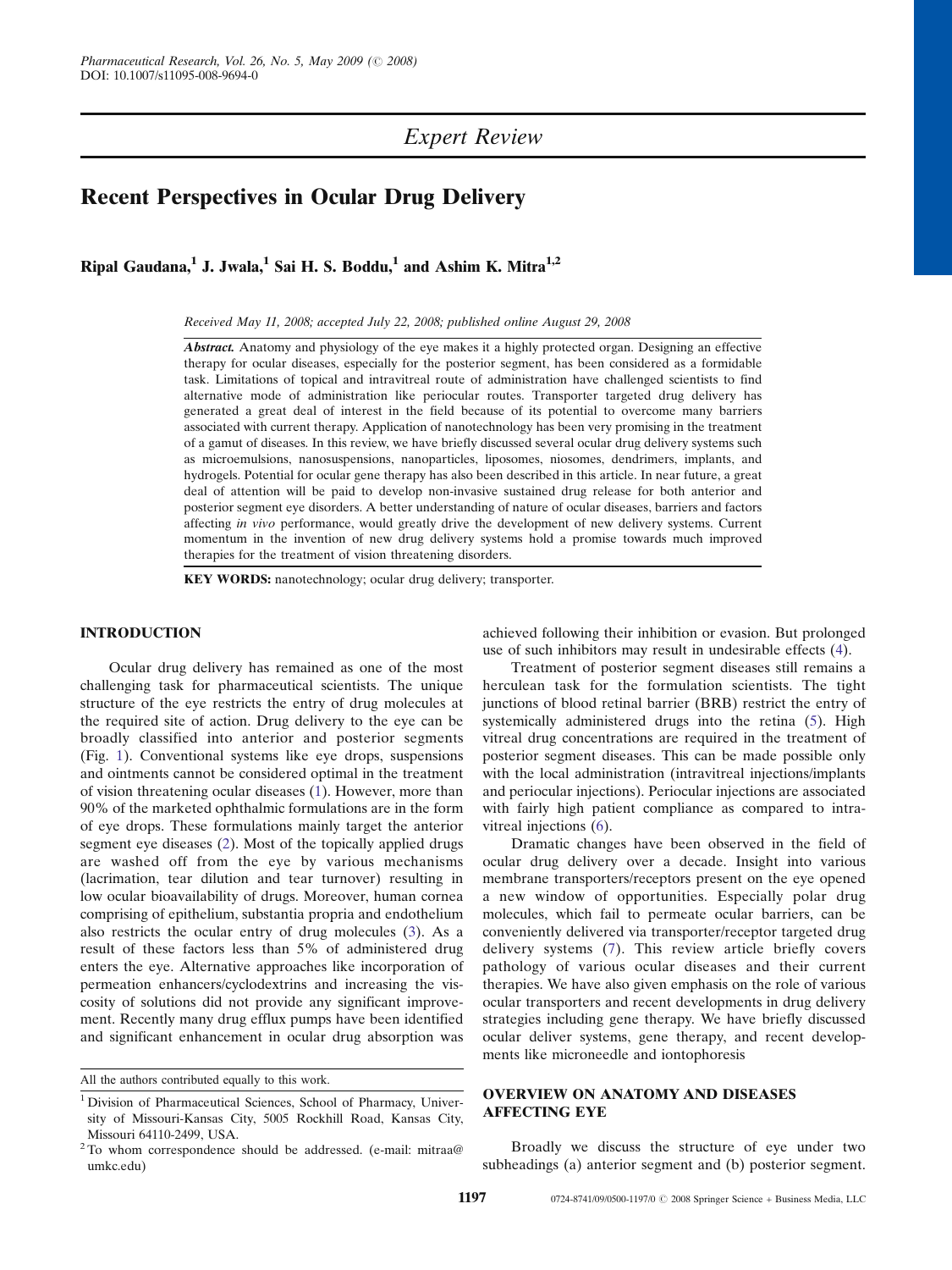Anterior segment consists of front one-third of eye that mainly includes pupil, cornea, iris, ciliary body, aqueous humor, and lens while the posterior segment consists of the back two-thirds of the eye that includes vitreous humor, retina, choroid, macula, and optic nerve (Fig. 1) (8, 9). In this article we made an attempt to briefly discuss the major diseases affecting the eye. These include age-related macular degeneration (AMD), diabetic macular edema (DME), cataract, proliferative vitreoretinopathy (PVR), uveitis, cytomegalovirus (CMV), and glaucoma. Table I highlights the classification, signs and symptoms and current treatment options for these diseases.

## DELIVERY ROUTES

Conventionally, many ocular diseases are treated with either topical or systemic medications. Topical application of drug has remained the most preferred method due to ease of administration and low cost. Topical application is useful in the treatment of disorders affecting the anterior segment of the eye (10). Anatomical and physiological barriers hinder drugs from reaching posterior segment of eye mainly at choroid and retina. A major fraction of drug following topical administration is lost by lacrimation, tear dilution, nasolacrimal drainage and tear turnover. Such precorneal losses result in very low ocular bioavailability. Typically, less than 5% of the total administered dose reaches aqueous humor (11). So, in order to maintain minimum inhibitory concentrations, the agents need to be frequently dosed resulting in poor patient compliance. Upon topical instillation drugs are absorbed either by corneal route (cornea  $\rightarrow$  aqueous humor  $\rightarrow$ intraocular tissues) or non-corneal route (conjunctiva  $\rightarrow$ sclera  $\rightarrow$  choroid/RPE). The preferred route depends mainly on the corneal permeability of drug molecules (12). Unlike topical administration, systemic dosing helps in the treatment of diseases affecting posterior segment of the eye. A major drawback associated with systemic administration is only 1– 2% of administered drug reaches to vitreous cavity. Blood retinal barrier which is selectively permeable to more lipophilic molecules mainly governs the entry of drug molecules into posterior segment of the eye. This results in frequent administration of high amounts of drugs leading to systemic side effects (13). Though topical and systemic routes are convenient, lack of adequate bioavailability and failure to deliver therapeutic amounts of drugs to the retina prompted the vision scientists to search for alternative routes of administration.



Intravitreal injections have gained considerable momentum during the past two decades. This method involves injection of drug solution directly into vitreous via pars plana using a 30 G needle. Unlike other routes, intravitreal injection offers higher drug concentrations in vitreous and retina. Elimination of drugs following intravitreal administration depends on their molecular weight. Linear and globular shaped molecules (especially protein and peptide drugs) with molecular weight greater than 40 and 70 kDa respectively tend to cause longer retention in vitreous humor (14).

Though intravitreal administration offers high concentrations of drugs in retina, it is associated with various short term complications such as retinal detachment, endophthalmitis and intravitreal hemorrhages (15). Moreover, patients need to be carefully monitored following intravitreal injections.

Periocular route has been considered as the most promising and efficient route for administering drugs to posterior eye segment. Periocular refers to the region surrounding the eye. It is a broad term which includes peribulbar, posterior juxtascleral, retrobulbar, subtenon and subconjunctival routes (Fig. 2). Drug solutions are placed in close proximity to the sclera which results in high retinal and vitreal concentrations. Sclera which is made up of fibrous tissue offers less resistance to permeability of drugs (16). Ghate et al., studied the pharmacokinetics of sodium fluorescein following periocular administration in rabbits. The study concluded that administration of drug via subtenon injection resulted in the highest and sustained vitreous concentration of sodium fluorescein compared to retrobulbar and subconjunctival routes (17). Anterior segment complications have been observed in some patients following periocular injections. These include rise in intraocular pressure, cataract, hyphema, strabismus and corneal decompensation (18).

## NUTRIENT TRANSPORTERS AND EFFLUX PUMPS IN THE EYE

Epithelial cells express various nutrient transporters and receptors on their membrane surface. These nutrient transporters aid in the movement of various vitamins and amino acids across the cell membrane. Our laboratory has extensively studied various transporters and receptors which are present on ocular structures. We have also shown that attachment of various transporters/receptors targeted ligands enhances ocular bioavailability significantly. A detailed discussion of all influx transporters is beyond the scope of this review. So, we have mentioned some the important ones.

## PEPTIDE TRANSPORTER

It is a fairly robust transporter which has gained considerable attention in recent years for targeted drug delivery (19). These proton coupled transporters help in the translocation of di and tripeptides across the epithelium (20). These proteins are mainly classified into PepT1, PepT2 and peptide/histidine transporters (PHT 1 and PHT 2). Many drug molecules are known to be substrates for these transporters. Our laboratory has shown the presence of an oligopeptide transporter on rabbit cornea (21). Other drugs including β-lactam antibiotics, renin inhibitors and ACE-Fig. 1. Structure of eye. This inhibitors are known to be substrates for PepT1 and PepT2.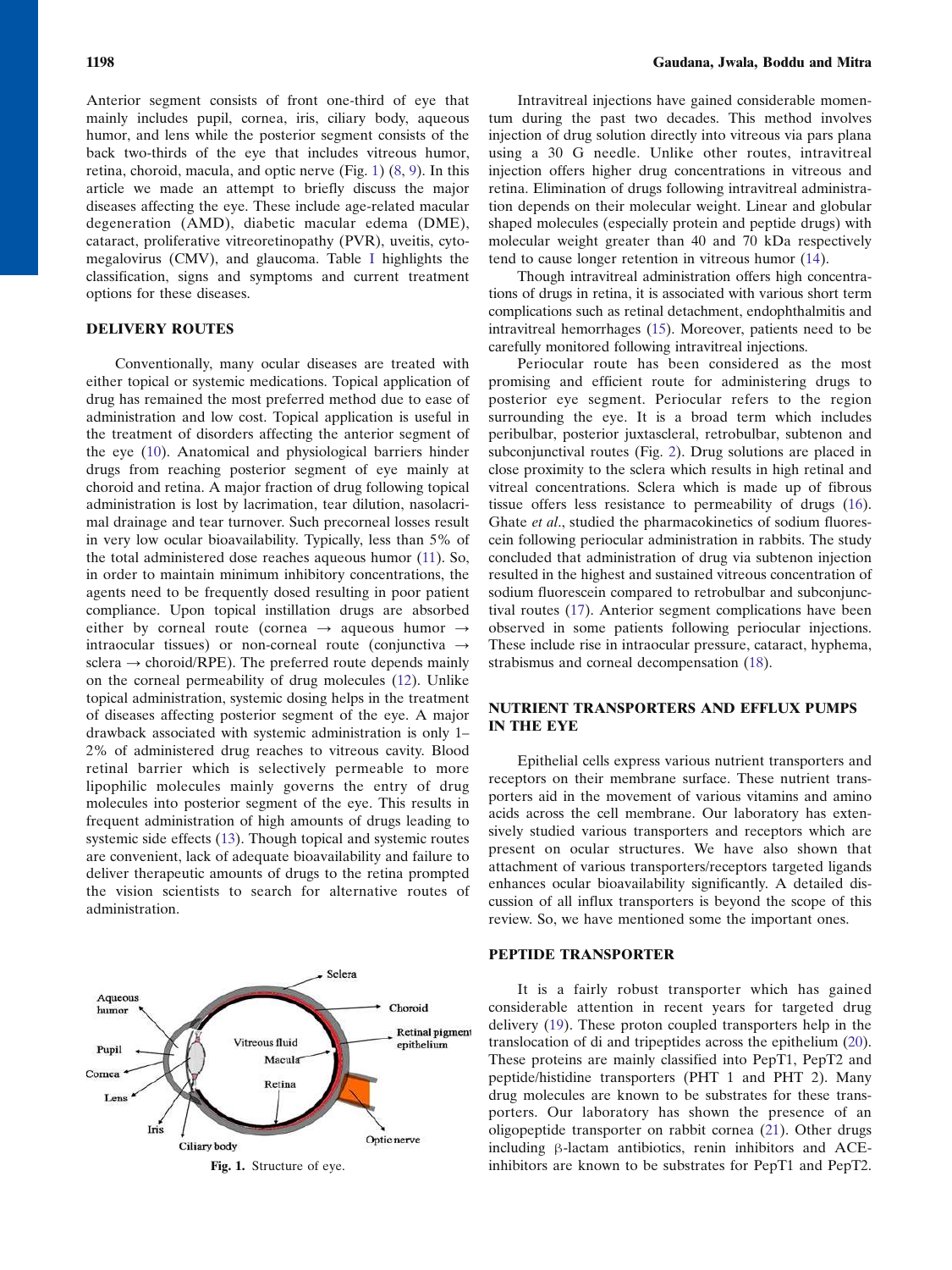| ۱<br>I<br>֠                  |
|------------------------------|
| -<br>;<br>ĺ                  |
| ֖֖֦֦֪֦֪֪֦֚֚֚֚֚֡֝֝֝<br>֚<br>Č |
| i                            |
| O                            |
|                              |
|                              |
| I                            |
| j                            |
| ĺ                            |

| Disease                       | Classification                                                                                                                                                                                                                           | Signs and symptoms                                                                                                                                             | Treatment                                                                                                                                                                                | Ref           |
|-------------------------------|------------------------------------------------------------------------------------------------------------------------------------------------------------------------------------------------------------------------------------------|----------------------------------------------------------------------------------------------------------------------------------------------------------------|------------------------------------------------------------------------------------------------------------------------------------------------------------------------------------------|---------------|
| Я                             | Dry AMD (non-exudative)                                                                                                                                                                                                                  | pigment epithelium (RPE) and choriocapillaris<br>Break down of photoreceptors, retinal                                                                         | antioxidants, zinc and vitamin supplements<br>Specific high-dose formulations containing                                                                                                 | $(170 - 178)$ |
|                               | Wet AMD (exudative)                                                                                                                                                                                                                      | the retina, macula, disruption of Bruch's<br>Growth of abnormal blood vessels behind<br>membrane and degeneration of RPE<br>leading to complete loss of vision | like ranibizumab, pegaptanib sodium and<br>Intravitreal injection of anti-VEGF agents<br>bevacizumab                                                                                     |               |
| <b>DME</b>                    | Focal or non-cystoid DME                                                                                                                                                                                                                 | Small aberrations in retinal blood vessels<br>followed by intra-retinal leakage                                                                                | Focal or grid lasers and steroids                                                                                                                                                        | $(179 - 181)$ |
|                               | Diffuse or cystoid DME                                                                                                                                                                                                                   | Formation of microcysts and dilation of retinal<br>capillaries                                                                                                 |                                                                                                                                                                                          |               |
| PVR                           | focal, diffuse, subretinal, circumferential,<br>Based on the inflammation of retina:                                                                                                                                                     | Simple scar formation and proliferation of<br>cells in vitreous and retina                                                                                     | surgery so as to avoid relapses (5-fluorouracil<br>Surgery and adjunctive treatment after                                                                                                | $(182 - 184)$ |
|                               | location of scar tissue: anterior, posterior<br>anterior displacement based on the                                                                                                                                                       |                                                                                                                                                                | and low molecular weight heparin)                                                                                                                                                        |               |
| Uveitis                       | posterior uveitis, pan-uveitic uveitis<br>Anterior uveitis, intermediate uveitis                                                                                                                                                         | Inflammation occurs in the middle layer<br>of eye (uvea)                                                                                                       | Corticosteroids and immunosuppressive agents                                                                                                                                             | $(185 - 187)$ |
| <b>CMV</b>                    |                                                                                                                                                                                                                                          | Inflammation of the retina, retinal detachment<br>and complete blindness                                                                                       | Cidofovir, ganciclovir (GCV) and foscarnet                                                                                                                                               | $(187 - 189)$ |
| Glaucoma                      | Primary open angle glaucoma (POAG)<br>angle closure glaucoma (ACG)                                                                                                                                                                       | Obstruction to the outflow of aqueous humor<br>from the anterior segment                                                                                       | Prostaglandin analogs, beta-adrenergic receptor<br>parasympathomimetics, carbonic anhydrase<br>antagonists, alpha2-adrenergic agonists<br>inhibitors                                     | $(190 - 194)$ |
| Conjunctivitis(or)<br>red eye | inflammation between conjunctiva<br>keratoconjunctivitis inflammation<br>of the cornea) and episcleritis<br>(inflammation of eyelids).<br>Based on the structures:<br>blepharoconjunctivitis                                             | irritation, grittiness and watering of eyes<br>Inflammation of the conjunctiva, redness,                                                                       | Allergic infections are treated using anti-histaminics<br>bacterial conjunctivitis is treated using antibiotics<br>and non-steroidal anti-inflammatory agents and<br>and corticosteroids | $(195 - 198)$ |
| Cataract                      | Basis of etiology: age related, congenital,<br>secondary, traumatic; basis of location<br>anterior polar, anterior subcapsular,<br>of opacity: anterior cortical<br>nuclear, posterior cortical,<br>posterior subcapsular<br>and sclera) | Lens opacities that obstruct the passage of light                                                                                                              | Surgical treatment may either involve extracapsular<br>surgery and photoemulsification                                                                                                   | $(199 - 203)$ |

## Recent Perspectives in Ocular Drug Delivery 1199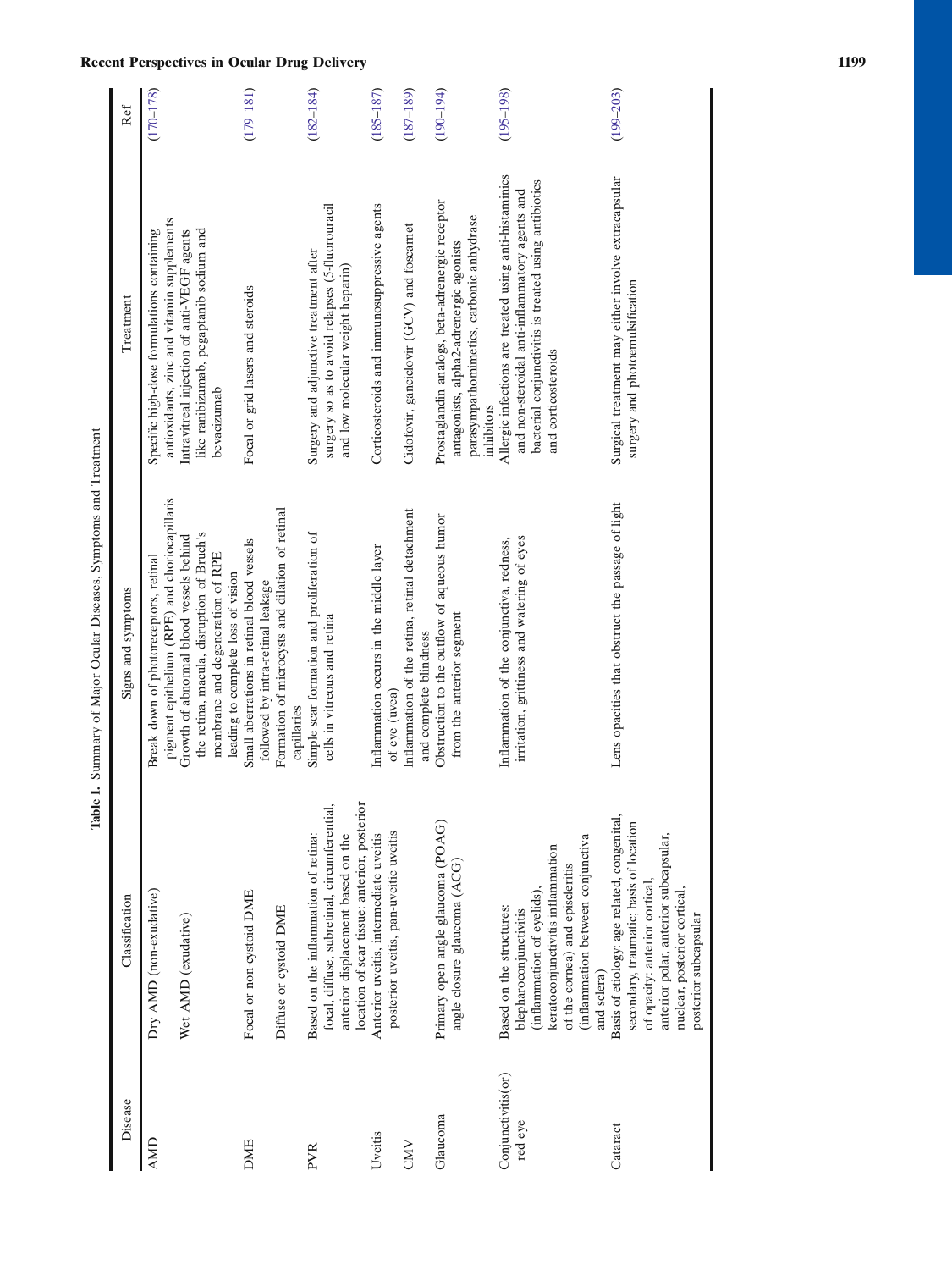

Fig. 2. Routes of ocular drug delivery.

Ocheltree et al., demonstrated the expression of PHT1 in BRPE, HRPE (human RPE cells), ARPE-19 (human RPE cell line), and bovine and human neural retina. However, they could find the expression PEPT2 and PHT2 only in bovine and human retina; and PEPT1was not detected. They also concluded that glycylsarcosine uptake studies did not demonstrate any significant functional activity of PHT1 on plasma membranes of RPE (22). We have also investigated the mechanism of model dipeptide (glycylsarcosine) transport across the blood-ocular barriers following systemic administration in our laboratory. A time and concentration dependent, carrier mediated uptake of glycylsarcosine across the blood-ocular barrier was reported (23). Prodrugs (valine-ACV and valine-valine-ACV) exhibited higher concentrations of ACV in aqueous humor following systemic administration as compared to parent drug. This study indicates that peptide prodrugs are taken up via carrier mediated transport mechanism (24). Hence, drugs with poor ocular bioavailability can be suitably modified so that they can be recognized by peptide transporters.

## GLUCOSE TRANSPORTER

Glucose is utilized by the retina to meet the energy need of oxidative metabolism. Neural retina is considered to have the highest metabolic rate per unit weight (25). So, an alteration in the metabolic rate can lead to potential ocular complications. Glucose is transported across the blood-retinal and blood aqueous barriers by a stereo-specific, saturable process of facilitated diffusion. Glucose transporters are expressed in various isoforms GLUT1, GLUT2, GLUT3, GLUT4, GLUT5, GLUT6 and GLUT7. Out of these GLU1, GLU3, and GLU4 are high-affinity glucose transporters where as GLUT5 is a high-affinity fructose transporter. GLUT2 is considered to be low affinity glucose transporter. GLUT6 is a pseudogene which does not encode for a functional transporter. GLUT7 is similar to GLUT2 but only expressed in endoplasmic reticulum (26). Mantych et al., studied the presence of various isoforms of glucose transporter (Glut 1, Glut 3, Glut 4, and Glut 5) in human eye using western blot and immunohistochemical techniques. This study reported presence of Glut 1 in RPE, choroid, pars plana, retinal Mueller cells, and lens fiber cells (27). Glucose transporters are more efficient and have more capacity than

any other nutrient transporter. But high substrate specificity of glucose transporters renders them inefficient for drug delivery purpose.

## VITAMIN C TRANSPORTER

Vitamin C or ascorbic acid (AA) acts as an antioxidant and thereby protects the cornea and other ocular tissues from UV radiations. Aqueous humor is the main source of AA for cornea and lens. AA levels in aqueous humor are partly responsible for preventing cataract (28). Two specific transporters (SVCT-1 and SVCT-2) of vitamin C were identified in the ocular tissues of human, rabbit and rat. These transporters have identical sequence homology. Transport of AA across the cells is mediated by two different transporter families. One consists of the low affinity and high capacity facilitative hexose transporters (GLUT) which translocate dehydro ascorbic acid (oxidized form of ascorbic acid), and the other consists of high affinity and low capacity sodium dependent vitamin C transporters (SVCT1 and SVCT2) that ferries L-ascorbic acid (reduced form of ascorbic acid) (29).

## AMINO ACID TRANSPORTER

Amino acids are responsible for protein synthesis and maintenance of structural and functional integrity of conjunctiva and retina/RPE. These transporters help in transferring amino acids from circulating blood to various organs. The presence of various amino acid transporters (ASCT1, LAT1 and  $ATB^{0+}$ ) on the cornea has been confirmed by gene expression. These transporters are actively involved in the transportation of L-alanine, L arginine and L-phenylalanine across the cornea. Amino acid transporters can be classified on the basis of their sodium dependency and substrate specificity (30). System L (large) and system  $y+$  (cationic) amino acid transporters belong to sodium independent transporters while system X- (anionic), system A,  $B^{0,+}$ , ASC (anionic, cationic, and neutral amino acid transporters) belong to sodium dependent transporter category (21). Large neutral amino acid transporter is expressed in two isoforms LAT1 and LAT2. LAT1 is mainly involved in the transport of large neutral amino acids, such as Leu, Phe, Ile, Trp, Val, Tyr, His and Met while LAT2 transports both large neutral amino acids and small neutral amino acids (31, 32). Transport systems for amino acids have been characterized on corneal epithelium and endothelium. Gandhi et al., studied the biochemical evidence of sodium independent facilitative transport system, LAT2, with high substrate specificity on ARPE-19 cell line (33). Blisse et al., reported the presence of sodium-dependent,  $B^{0,+}$  amino acid transporter with broad substrate specificity on rabbit corneal epithelium and human cornea. This transporter belongs to neurotransmitter gene family and found to have affinity comparable to PEPT1 in the transport of prodrugs, like valine-ACV and valine-GCV (34, 35). Such transport systems may be efficiently targeted for enhancing ocular delivery of drugs.

## EFFLUX TRANSPORTERS

Efflux of various substrates across plasma membrane and cytoplasm into extracellular fluid is mainly governed by ABC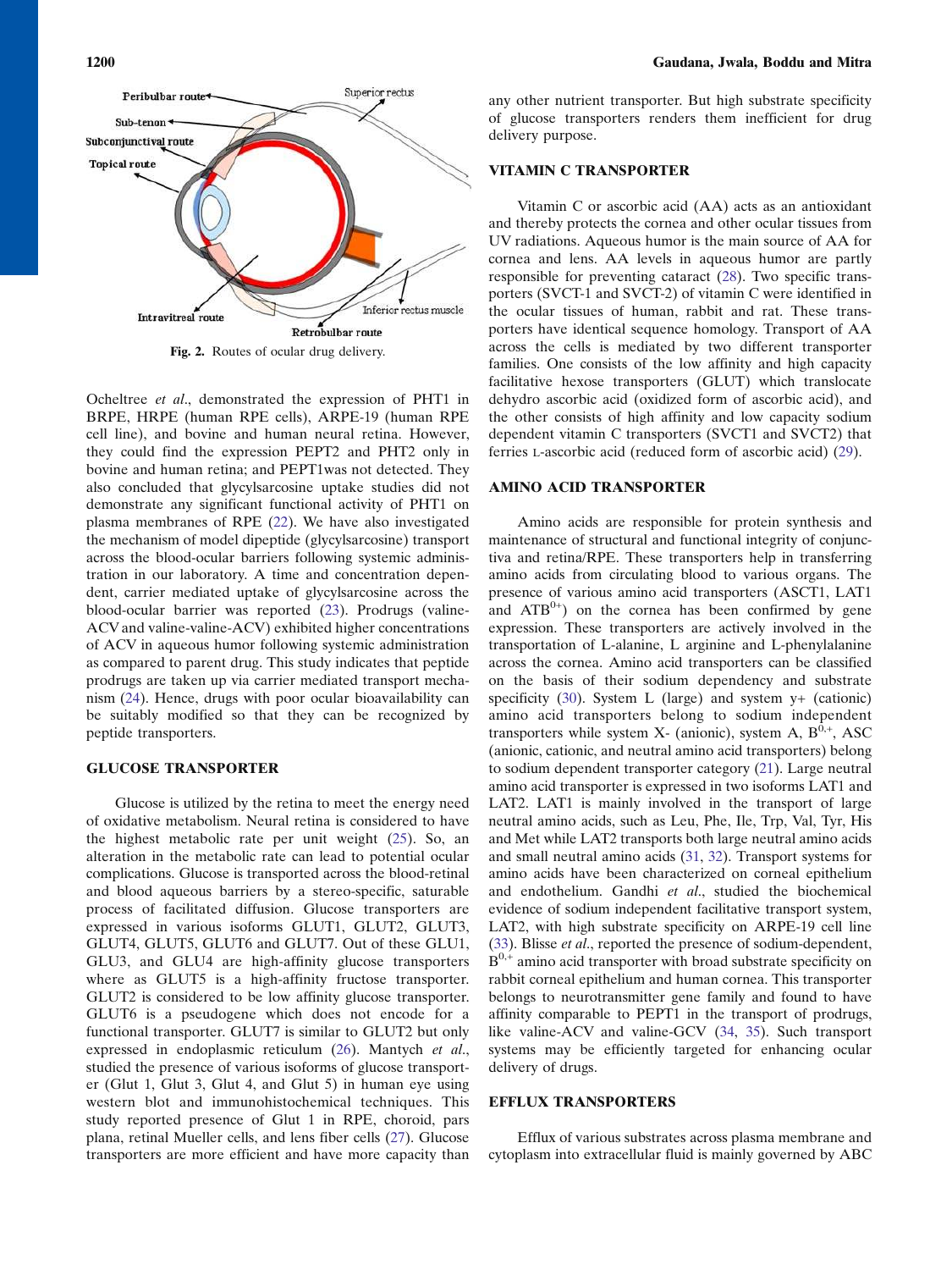(ATP-binding cassette) superfamily of proteins which are encoded by MDR1 gene (36). ABC transporters are broadly classified into two types (a) complete transporter, contains four units (two nucleotide-binding domains and two membrane bound domains) and (b) half transporter, which possesses only two units (one nucleotide-binding domain and one membrane-bound domain). Half transporter must attach with another half transporter to perform its action (37). These ABC proteins are actively involved in detoxification process by regulating the transport of various sterols, lipids, endogenous metabolic products and xenobiotics (38). Literature search reveals that mainly two multidrug efflux pumps are responsible for the development of chemoresistance (a) P-glycoprotein (ABCB1) and (b) multidrug resistant protein (MRP) (ABCC1) (39).

P-gp is a 170 kDa membrane bound efflux protein generally expressed on the apical surface of polarized cells (40). P-glycoprotein is actively involved in the efflux of drug molecules thereby reducing drug accumulation inside cells (41). The presence of P-gp in the eye has been confirmed on conjunctival epithelial cells (42), ciliary non-pigmented epithelium (43), human and rabbit cornea (44), retinal capillary endothelial cells, iris and ciliary muscle cells (45). Constable et al., studied the presence of P-gp on three human RPE cell lines, ARPE19, D407 and h1RPE. They concluded that only D407 cell functionally express P-gp and hence can be used for in vitro drug transport studies without any modifications (46).

MRP is a 190 kDa membrane bound efflux protein encoded by MRP1 gene. It is generally expressed on the basolateral surface of intestine, hepatocytes and kidney cells (47, 48). Till now 12 different members of MRP family have been studied (49). MRP's are actively involved in the effluxing glucuronide, sulfate conjugated compounds and organic anions. Aukunuru et al., studied the presence of functionally and biochemically active MRP on human RPE cell line (50). Further studies by Steuer et al., confirmed that MRP is present on the choroidal side of the outer blood retinal barrier (51). Recently, studies from our laboratory revealed the presence of ABCC2 (a MRP homologue) on human corneal epithelium and rabbit cornea (52). Recently Zhang et al., have performed an extensive research on implications of drug transporter and CYP P450 mRNA Expression in ocular drug disposition. They concluded that both BCRP and MRP2 have very low expression levels in the human cornea while there were moderate MRP1 and low MRP3 expression levels in the human cornea. Moreover, designing drugs that can efficiently evade MRP1 efflux may play an important role in enhancement of ocular penetration (53).

Efflux pumps constitute significant barriers to the entry of drug molecules. It is indeed necessary to develop alternative strategies which can improve ocular drug absorption.

## PRODRUG APPROACH TO ENHANCE OCULAR BIOAVAILABILITY

Prodrug strategy has been attempted for improving therapeutic efficacy of many drug molecules. Significant advantages in various properties like solubility, stability, permeability and evasion of efflux pump have been gained.

Shirasaki has recently reviewed various molecular approaches to enhance drug permeation across the cornea (54). Our laboratory has also aggressively pursued the exploitation of many of these transporters for ocular drug absorption. Amino acid and peptide prodrugs of acyclovir (ACV) and ganciclovir (GCV), targeting various amino acid and peptide transporters have been developed and evaluated in our laboratory. Dipeptide (glycine–valine and tyrosine–valine) monoester prodrugs of GCV were found to show superior corneal absorption and bioavailability compared to parent drug (55). These attempts are highly effective in treating herpes simplex virus-1 (HSV-1) induced corneal epithelial and stromal keratitis (56). Permeability values of valine–GCV, tyrosine– valine–GCV, and glycine–valine–GCV were found to be higher than parent GCV which was attributed to their interaction with oligopeptide transporter present on the retina (57). Sustained release microsphere formulations of GCV and its lipophilic prodrug GCV–monobutyrate, with higher entrapment efficiency, were developed using PLGA in our laboratory (58). By using a similar strategy, L-valyl ester of acyclovir (ACV) was also developed and found to be more permeable across rabbit cornea due to its interaction with the oligopeptide transporter (24). Ocular penetration of peptide prodrug of ACV (valine–valine–ACV), was higher than the parent drug following systemic administration in rabbits. The prodrugs appear to be less cytotoxic, highly water-soluble with excellent in vivo activity against HSV-1 in rabbit epithelial and stromal keratitis (59). Our laboratory has also demonstrated that prodrug derivatization can effectively circumvent P-gp mediated efflux of quinidine across rabbit cornea (60).

TG100801, which converts to TG100572 by de-esterification, was found to be effective in the treatment of ocular neovascularization and retinal edema following topical administration (61). Due to this prodrug approach, incidence of systemic toxicity was found to be greatly diminished. Role of phase I and phase II ocular metabolic activities was also reviewed recently to rationalize design of prodrug and codrug for ocular delivery by Crooks et al., (62). UNIL088, a water-soluble prodrug of cyclosporine A was developed via an ester linkage which gets converted into parent drug by chemical or enzymatic hydrolysis of the terminal ester group (63). Cannabinoids usually lowers IOP by their interaction with the ocular cannabinoid receptors. The solubility related problem of cannabinoids was solved by making arachidonylethanolamide, R-methanandamide, noladin ether and their water-soluble phosphate ester prodrugs (64). This modification has resulted in higher corneal permeation which could result in more efficient reduction in IOP. In another study, combretastatin A-4-phosphate (CA-4-P), a water soluble prodrug of combretastatin A-4 (CA-4), was found to suppress the development of VEGF-induced neovascularization in the retina and also block development of CNV (65). Topical formulation of nepafenac was found to effectively penetrate into the corneal tissue which also reaches into the posterior segment. In animal models it was found to inhibit CNV and ischemia-induced retinal neovascularization. Nepafenac is converted to amfenac which has significant higher permeability across the cornea. This property is primarily responsible for appearance of the nepafenac to the posterior segment and causing inhibition of VEGF (66).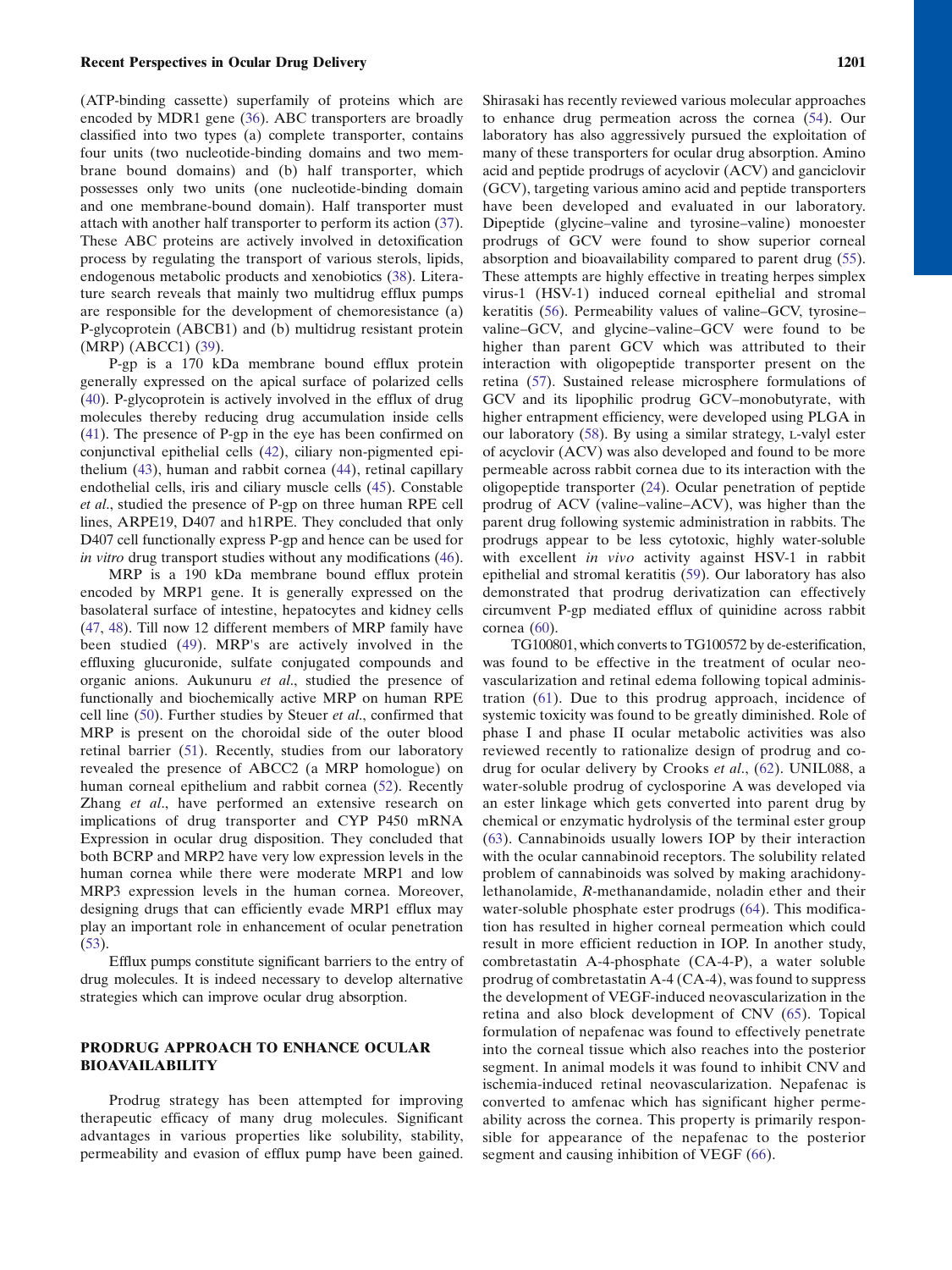#### NOVEL OCULAR DRUG DELIVERY SYSTEMS

Colloidal carriers have been widely exploited in the field of drug delivery science. It provides a more selective targeting along with sustained release of molecules at the desired site. Applications of nanotechnology can be very exciting in the treatment of a gamut of diseases affecting the anterior as well as the posterior segment of the eye. One has to understand the physiological and biochemical factors involved in normal and pathological conditions for designing a successful ocular drug delivery system.

An ideal therapy requires selectively targeting of active agent to various diseases like CNV, diabetic retinopathy and solid tumors in the eye. Retina does not possess lymphatic system moreover angiogenesis in this part of eye has similar features to the solid tumor with enhanced permeability and retention (EPR) effects (67, 251). Delivery of a drug via nanotechnology based product fulfills mainly three objectives as follows (1) enhances drug permeation (2) controls the release of drug (3) targets drug (251). Main focus was given to colloidal systems consisting of micro/nanoparticles, micro/ nanoemulsions, nanosuspensions and liposomes. In the last decade, dendrimers, niosomes, and cyclodextrins have also been exploited to achieve optimal drug delivery. Ocular implants have also been emerged as an alternative to the conventional delivery systems. The role of iontophoresis and ultrasound has also gained momentum in ocular delivery. Encapsulation of drugs in these colloidal carriers can also significantly enhance permeation across the membrane and prevent degradation from the ocular enzymes (68, 69). Such biodegradable carriers can be developed as an alternative to the implant prepared from nonbiodegradable polymers, which has to be removed surgically after a certain period. Sometimes the surgical process can cause complications like astigmatism, vitreous hemorrhage and patient incompliance.

## MICROEMULSIONS

Microemulsions are dispersions of water and oil facilitated by a combination of surfactant and co-surfactant in a manner to reduce interfacial tension. These systems are usually characterized by higher thermodynamic stability, small droplet size (∼100 nm) and clear appearance (70). A review on application of microemulsions in ocular drug delivery by Vandamme et al., deals systematically with the various developments and challenges happening in the field. Selection of aqueous phase, organic phase and surfactant/cosurfactant systems are critical parameters which can affect stability of the system. Optimization of these components results in significant improvement in solubility of the drug molecule e.g. indomethacin, chloramphenicol (71). Apart from solubility, microemulsion systems have also been exploited to improve permeation across the cornea. An oilin-water system consisting of pilocarpine using lecithin, propylene glycol, PEG 200 as surfactant/co surfactants, and isopropyl myristate as the oil phase has been designed, which is nonirritating to the rabbit animal model (72). Such formulations often provide sustained drug release thereby reducing frequency of the drug administration. In case of pilocarpine, microemulsion based system lowers the frequency of administration to two times as compared to four times

with conventional eye drops in a day. This was due to enhancement of the permeation by surfactant-co-surfactant combination. Another microemulsion system consisting of pilocarpine hydrochloride (73) was shown to convert in different forms like (liquid crystalline and coarse emulsion) with a change in rheological parameters which changed depending upon change in water content. This results in higher viscosity which will retain the formulation on the cornea resulting in its enhanced effect. Timolol in microemulsion system was laden in a 2-hydroxyethyl methacrylate (HEMA) gels which was studied to modulate its transport across the gel (74). The authors have achieved higher drug loading but could not control its release. In another attempt to deliver timolol, a stable o/w and w/o emulsion was formulated which met all the requirements of an eye drop according to Polish Pharmacopeia V. Sirolimus, a highly lipophilic drug with aqueous solubility of 2.6 μg/mL was formulated in microemulsion system which could hold 1 mg of drug in the system with excellent stability and tolerability (75). An alcohol free, microemulsion based formulation consisting chloramphenicol was developed. This formulation exhibited excellent stability when compared to commercially available formulation. Though microemulsions have excellent advantages limitations in selection of surfactant/co-surfactant system and potential toxicity associated with higher concentrations of surfactant/co-surfactant often restricts its use (76).

## NANOSUSPENSIONS

This can be defined as sub-micron colloidal system which consists of poorly water-soluble drug, suspended in an appropriate dispersion medium stabilized by surfactants. Nanosuspenisons usually consist of colloidal carriers like polymeric resins which are inert in nature. They help in enhancement of drug solubility and thus bioavailability. Unlike microemulsions, they are also popular because of their non irritant nature. Flurbiprofen encapsulated in eudragit RS 100® and RL 100® polymer resins prevents myosis, which might be induced during extracapsular cataract surgery (77). Charge on the surface of nanoparticles facilitates its adhesion to the cornea. Methylprednisolone acetate (MPA) was encapsulated in a copolymer of poly (ethylacrylate, methyl-methacrylate and chlorotrimethyl-ammonioethyl methacrylate) and examined for its effect on the anti-inflammatory symptoms in rabbits with endotoxin-induced uveitis (EIU) (78). Animal studies have revealed that anti-inflammatory effect of nanosuspensions was more than microsuspensions. Similar studies were carried out using piroxicam in eudragit RS 100. In vivo studies in rabbits have shown significant anti-inflammatory effects compared to microsuspensions (79). In another approach, three different types of glucocorticoids; hydrocortisone, prednisolone and dexamethasone were formulated as nanosuspensions. In vivo study in rabbits suggested that the nanosuspensions significantly enhanced the ocular absorption of glucocorticoids (80). These nanosuspensions also produce sustained drug release and were more effective over a longer duration. Nanosuspensions also impart stability to the drug in the formulation. Cloricromene (AD6) was formulated in nanosuspensions by using eudragit RS100 and RL100. AD6-loaded eudragit retarded nanoparticle suspension offered a significant edge in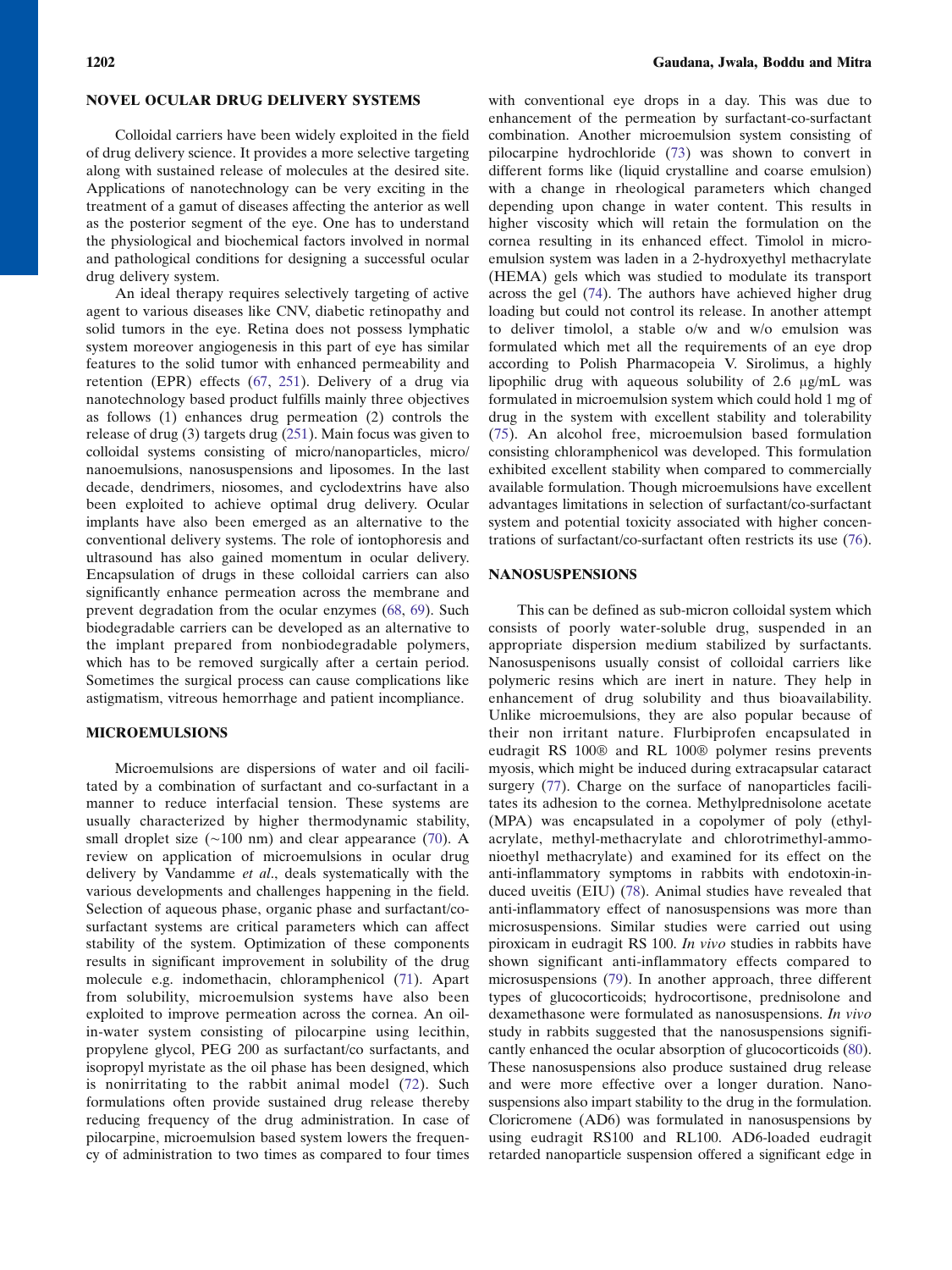enhancing the shelf life and bioavailability of the drug following ophthalmic application (81).

## NANOPARTICLES

According to Sahoo et al., "Nanoparticles are defined as particles with a diameter of less than 1 μm, comprising of various biodegradable or non biodegradable polymers, lipids, phospholipids or metals" (251). They can be classified as nanospheres or nanocapsules depending upon whether the drug has been uniformly dispersed or coated within polymeric material. Recent studies have revealed the migration of intact nanoparticles to the RPE cells following intravitreal injection of nanoparticles suspension (82, 251). This migration had been attributed to the rupture of the internal limiting membrane (ILM) and activation of non-specific retinal microglial cells. Such mild transient mechanism in the inflammatory process also modifies permeability and the anchoring mechanism of the ILM. These findings are crucial for the diseases affecting the posterior segment of the eye. Uptake and distribution of nanoparticles depend on the size of the nanoparticles. Kinetics of fluorescein nanospheres (2000, 200 and 50 nm) was studied following intravitreal injection in rabbits. Nanospheres smaller than 200 nm were also observed in the retinal cells other than the vitreous cavity and trabecular meshwork where only larger diameter particles were distributed. This study has shown the importance of particle size in ocular tissue distribution (83). Many formulation parameters have to be considered in designing an ideal formulation. Surface charge interaction of the drug and polymer has played an important role in drug release from the polymer. Incomplete release of progesterone from the polybutyl cyanoacrylate nanospheres was attributed to the surface charge interaction of the drug and polymer (84, 251). A solid lipid nanoparticulate system of tobramycin was developed for topical drug delivery. Such a particulate system can be retained for longer duration on the corneal surface and also on the conjunctival sac compared to an aqueous solution of the drug. In vivo testing has shown sustained drug release over a period of 6 h compared to short duration from equal dose of eye drops (85). Recently Kompella et al., have evaluated how the ocular disposition and distribution of different size of nanoparticles (20 and 200 nm) vary due to blood and lymph circulations following periocular administration in Sprague Dawley rats (86). They found that particles with 20 nm size were transported across the sclera to a small extent and no significant transport was noted across the sclera-choroid-RPE. Such low permeation was attributed to periocular circulation (blood and lymphatic) which play a crucial role in clearing the 20 nm particles. A higher concentration of particles in the ocular tissues was observed in dead animals by the post-mortem studies which they concluded because of the lack of physiological barrier following periocular administration. An ideal nanoparticulate formulation should have low clearance by blood and lymphatic circulation in order for it to be effective in the treatment of posterior segment diseases following periocular administration.

Various naturally occurring polymers were studied as carriers for the nanoparticulate system. Albumin nanoparticles can effectively encapsulate both positively (GCV) and negatively charged (oligonucleotides (ODNs)) molecules (87). Chitosan coated poly (epsilon-caprolactone) nanoparticles of indomethacin resulted in twofold enhancement in ocular bioavailability (88). Enhanced permeation across the cornea was also observed when poly (epsilon-caprolactone) nanoparticles were coated with polyethylene glycol (89). In another study, a formulation comprising dexamethasone acetate encapsulated in biodegradable PLGA nanoparticles was administered by the intravitreal route and the effect on CNV was studied. This study demonstrated a triphasic pattern of drug release. The drug level was found to be more than the level required to treat CMV (90). In another study, mucoadhesive chitosan-sodium alginate nanoparticles were prepared and evaluated for topical delivery of gatifloxacin. This system resulted in burst release during the first hour followed by sustained release for 24 h. This approach helps in reducing the dosing frequency of the antibiotic because of the sustained action observed after single administration (91).

Moshfeghi *et al.*, have extensively reviewed the perspectives of particulate delivery system (micro and nanoparticles) in ophthalmology (92). Intravitreal administration of red nuclear fluorescent protein entrapped in PLGA has been shown to localize in RPE cells where red nuclear fluorescent protein plasmid expression was also observed (93). Phosphorothioate ODNs were either adsorbed or incorporated in albumin nanoparticles and antiviral efficacy was examined. Nanoparticles having entrapped ODNs were found to exhibit higher antiviral activity than nanoparticles with the adsorbed drug on the surface. This may be due to the protection of ODNs from enzymatic degradation (94). Particulate delivery system of ODNs has resulted in their higher stability, efficacy and reduction in non specific toxicity (95, 96). Currently, we are working on the delivery of various steroidal nanoparticles of mean particle diameter ≈200 nm via subconjunctival administration. In our laboratory, we are also working to optimize various in vitro properties of steroidal nanoparticles. These nanoparticles can be suspended in thermosensitive gels for subconjunctival administration. Further attachment of various ligands (folate and biotin) to the surface of these nanoparticles helps in increasing the uptake by RPE cells. This approach can be applied for the treatment of various posterior segment diseases such as wet AMD, PVR and DME.

Microspheres can sustain the release of the ODNs after intravitreal injection for longer time period. As microspheres do not enter the cells, a new approach called "Trojan" delivery system was invented. In this type of delivery system, polymeric microspheres were designed to control release of the nanosized anti-TGFβ2 phosphorothioate ODNs complexes. Such "Trojan" delivery was much more efficient for bleb survival following trabeculectomy than the microsphere or control alone (97). Macugen® was also entrapped in microspheres and studied following transscleral delivery. In vitro release study has shown release of macugen (2 μg/day) up to 20 days across the sclera. Inhibition of endothelial cell proliferation confirmed that biological activity was not affected by encapsulation (98).

## LIPOSOMES

Liposomes are lipid vesicles containing aqueous core which have been widely exploited in ocular delivery for various drug molecules. Liposomes containing GCV were formulated by a reversed phase evaporation method and in vivo pharmacokinetic evaluation was performed in a rabbit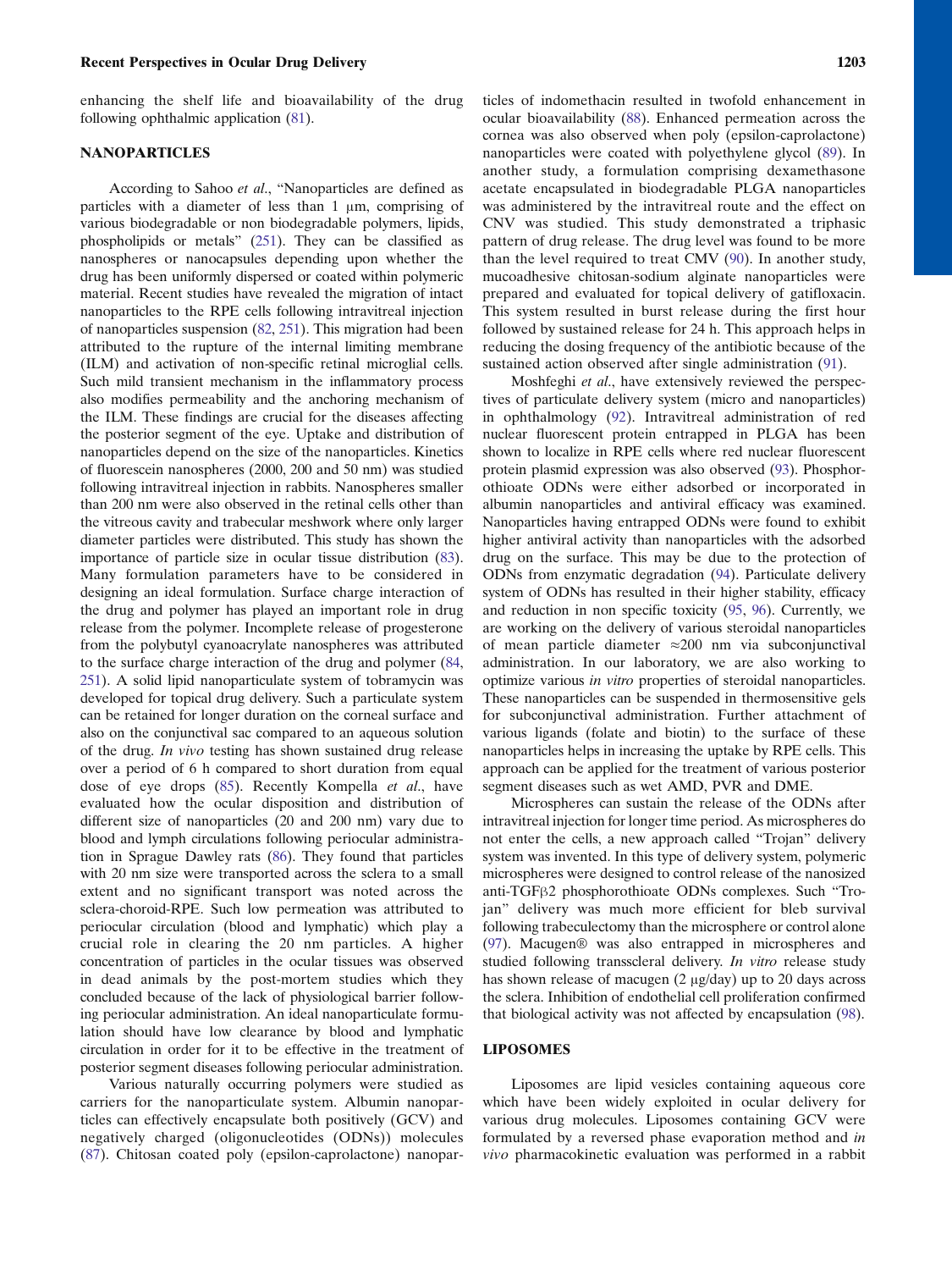model. Permeability of GCV solution was compared with the liposomal formulation containing GCV. Transcorneal permeability and area under the curve (AUC) were was 3.9 and 1.7 fold higher than the solution. Ocular tissue distribution was higher in the sclera, cornea and vitreous humor from liposomal formulation (99). Vasoactive intestinal peptide (VIP) was formulated in liposomal formulation (VIP-Lip). Concentration of VIP following intravitreal injection was about 15 times higher in ocular fluid than the concentration achieved by administration of VIP solution alone. The peptide was effective only when formulated in liposomal form (100). Ciprofloxacin (CPFX) was also formulated in liposomal environmental which lowered tear-driven dilution in the conjunctival sac. Multilamellar vesicles from lecithin and alpha-L-dipalmithoyl-phosphatidylcholine were used to prepare liposome containing CPFX. This approach produced sustained release of the drug depending on the nature of the lipid composition selected (101). Acetazolamide was encapsulated in liposomal formulation for delivery via topical route. Liposomes were prepared using reversed-phase evaporation (REVs) and multilamellar vesicles (MLVs). Different molar ratios of phosphatidylcholine and cholesterol were added in the preparation of MLVs which resulted in higher entrapment efficiency as compare to REV. Entrapment efficiency ascended with higher amounts of lipid and charge inducers such as cholesterol and stearylamine. *In-vivo* intraocular pressure was examined for selective formulation and liposomes. MLVs exhibited prolong efficacy than liposomes prepared by REV (102). In another study cationic liposomes containing herpes simplex virus type 1 (HSV-1) glycoprotein B (gB1s) or, DTK1 and DTK2 (two related polylysine rich peptides) were prepared and examined in the rabbit ocular model of HSV-1 keratitis. These peptides (antigen) in liposomal formulation have the potential to act as very effective anti-HSV vaccine (103). In a similar manner, liposomes of tilisolol were also prepared and studied following topical and intravitreal administrations. Positively charged liposomal formulation of tropicamide and oligolamellar liposomes of ACV were generated. Both formulations resulted in significantly higher absorption across the cornea (104).

Antisense ODNs encapsulated in liposomes have been studied for their potential to treat ocular disorders. Various factors need to be carefully considered before such a system is adopted clinically. In topical delivery, liposome may not be able to release the entire payload of high molecular weight ODNs relative to a free solution form (105). Liposomal formulation can release ODNs in a sustained manner following intravitreal injection (106). PEGylated liposome containing ODNs, results in higher percentage of intact ODNs (30% of the total dose) after 2 weeks. Some researchers have formulated liposomes coated with an envelope of inactivated hemagglutinating virus of Japan (HVJ) to treat CNV in rats. They successfully delivered phosphorothioate ODNs to inhibit VEGF (107).

## NIOSOMES

Niosomes are bilayered structural vesicles made up of non-ionic surfactant which are capable of encapsulating both lipophilic and hydrophilic compounds. In a recent approach to deliver cyclopentolate, niosomal formulation was developed. It released the drug independent of pH resulting in significant enhancement of ocular bioavailability (108, 251). Niosomal formulation of coated (chitosan or carbopol) timolol maleate exhibited significant IOP lowering effect in rabbits as compared to timolol solution. Another novel delivery system known as discomes has been developed. These are large structures with a size range of 12–16 μm derived by incorporating nonionic surfactant Solutan C24 in niosomes. A major advantage of this system was less systemic drainage because of the large size and large residence time in the cul-de-sac due to their disc shape. Timolol maleate was successfully entrapped in discomes and niosomes. In vivo bioavailability of the discomes was better than the niosomes (109, 251).

#### DENDRIMERS

According to Sahoo et al., "Dendrimers are macromolecular compounds made up of a series of branches around a central core. Their nanosize, ease of preparation, functionalization and possibility to attach multiple surface groups render them suitable alternative vehicle for ophthalmic drug delivery" (110, 111, 251). Previously, poly (acrylic) acids were prepared as bioadhesive polymers to achieve better residence time and decrease the frequency of administration. Major drawbacks associated with these systems are blurred vision and formation of a veil leading to vision loss (112). Dendrimers are liquid or semi-solid polymers and contain amine, carboxylic and hydroxyl surface groups, which keep on increasing as the generation number increases (G0, G1, G2, and so on). Dendrimers consisting of poly (amidoamine) (PAMAM) have been widely employed in drug delivery. This system of branched polymers represent unique architecture, and can entrap both hydrophilic and lipophilic drugs into their structure (113–115, 251). Selection of functional group on the surface (amine, carboxylate and hydroxyl), size and molecular weight of the dendrimer are important parameters to be considered in designing a delivery system.

Dendrimer based approach has shown better bioavailability of pilocarpine and tropicamide, when DG1.5 and DG4.0 (OH) dendrimers with carboxylate and hydroxyl surface groups were instilled (116). Some of the researchers have synthesized water soluble conjugates of  $D(+)$ -glucosamine and  $D(+)$ -glucosamine 6-sulfate to obtain synergistic immunomodulatory and antiangiogenic effect by using anionic PANAM (G3.5) dendrimers (117). The investigators have also shown successful increase in long term surgery after testing the formulation in a rabbit model of scar tissue formation after glaucoma filtration surgery. Cell-adhesion peptides were also attached to dendrimers which were later used to link with collagen scaffolds (118). Stratification of corneal epithelial cell was studied using the above mentioned collagen scaffolds. All peptides have shown promoted effect on stratification. The same investigators have actively developed biocompatible conjugates of dendrimers with collagen scaffolds to obtain better mechanical property and adhesion ability. In another approach, dendrimers based approach was used to deliver anti-VEGF ODN and successfully tested in rats to treat CNV (119). Effect of size, molecular weight and number of surface groups (amine, carboxylate and hydroxyl) of PANAM was studied to understand feasibility for its controlled release of pilocarpine nitrate and some tropicamide (116).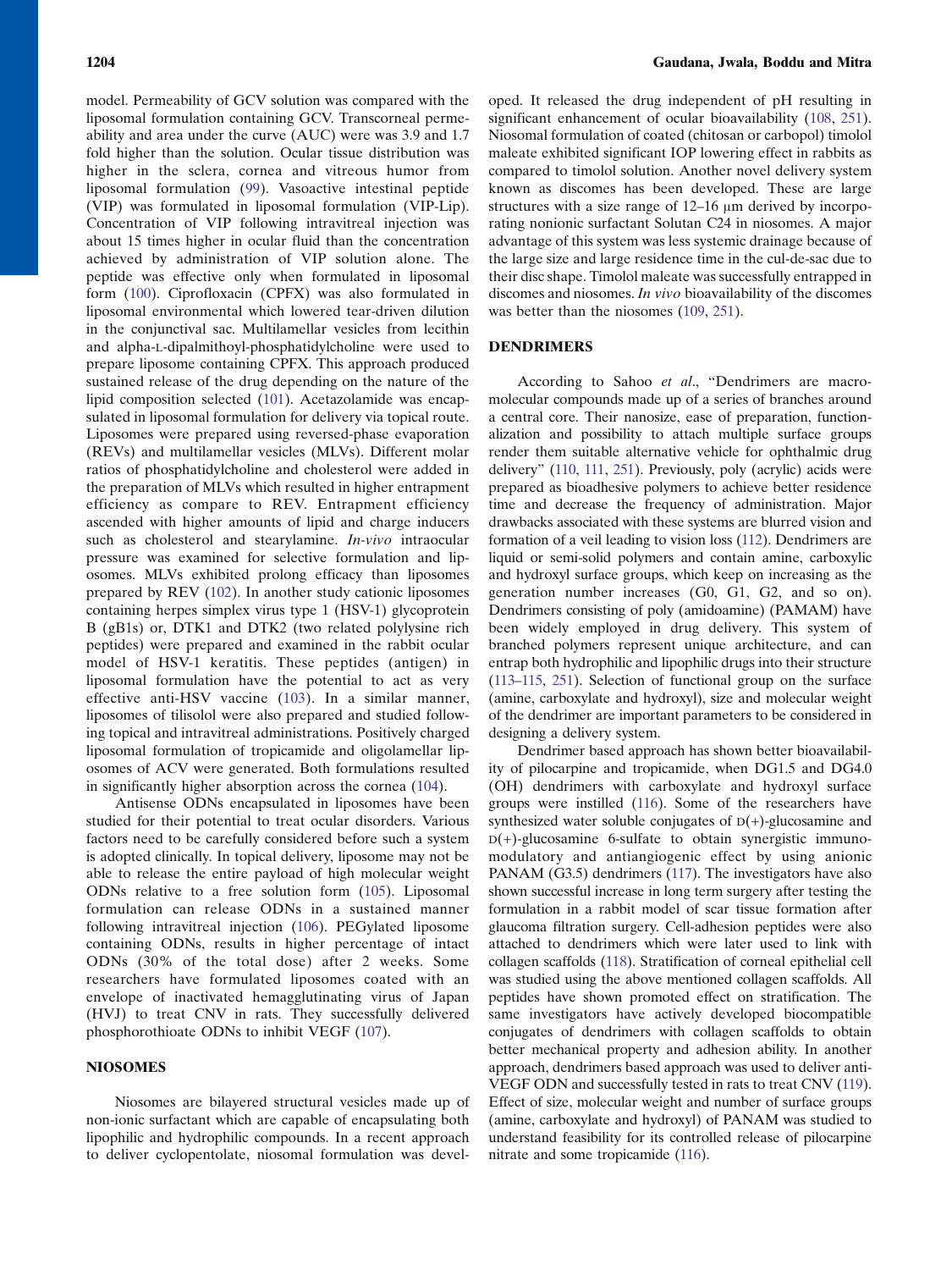#### CYCLODEXTRINS

As per Sahoo et al., "Cyclodextrins (CDs) belong to a group of cyclic oligosaccharides capable of forming inclusion complexes with many guest molecules (120). Through CD complexation, aqueous solubility of hydrophobic drugs can be enhanced without changing their molecular structure and their intrinsic ability to permeate biological membranes (251)". Molecules having low aqueous solubility have been delivered as CD complexes. These complexes have been proven to increase corneal permeation of drugs like dexamethasone, cyclosporine and so on. CD complexation approach can significantly increase ocular bioavailability of poorly water soluble drugs. In some cases such inclusion complexes can impart aqueous stability to drugs within the formulation as well (121). Recently a study was carried out to determine relative concentration of dexamethasone in CDs following topical and systemic absorption in the rabbit eye. Investigators observed a significant amount of drug reaching to the posterior segment tissue like retina and vitreous humor following topical application of eye drops. Such an approach might be very valuable in the treatment of vitreoretinal diseases which require long term delivery of drug molecules (122). In another study, the researchers have prepared inclusion complex of HP-β-CD with zinc diethyldithiocarbamate and disulfiram which resulted in higher corneal permeability and also lower side effects like development of cataract relative to drug alone (123, 124). In a similar approach, inclusion complexes were prepared with rhEGF/HP-β-CD which were suspended in poloxamer gel. This formulation has resulted in significant increase in AUC of the drug. This approach has an additional advantage of imparting stability to the drug (125). Inclusion complexes of drugs like dexamethasone, dexamethasone acetate and pilocarpine with HP-β-CD resulted in higher bioavailability than the conventional eye drops (126, 127). This complexation approach does not disrupt the biological membrane compared to conventional permeation enhancer like benzalkonium chloride. Apart from that, due to inclusion, the free drug is not available, so drugs with inherent irritant properties can be successfully delivered by this approach. CD molecules are inert in nature and HP-β-CD (up to 45%) was found to be non irritant to the human and animal eye (120).

## CONTACT LENSES

Liewen et al., reported an extensive study on polymeric hydrogels for contact lens-based ocular drug delivery (128). Traditionally used soaked contact lenses provide a drug release for a few hours. Current challenges in this mode of drug delivery are to sustain release for longer period and also to incorporate sufficient drug amounts in the lens matrix. Recently, surfactant loaded (Brij 98) poly-hydroxy ethyl methacrylate (p-HEMA) gel has shown sustained release of cyclosporine-A (129). In a similar approach, dexamethasone, dexamethasone 21-disodium phosphate and dexamethasone 21-acetate were suspended in  $p$ -HEMA based gel to achieve controlled release (130). The bioavailability of the formulation was found to be better than the topical eye drops. In a different kind of approach, two different kind of silicone and hydrogel lens were compared for 1 month. The silicon based

lens was shown to be more beneficial to the patient with hypoxia but also found to form more lipid deposit compared to the other. The same investigators have prepared silicon based hydrogel using different ratios to sustain the release of the timolol, dexamethasone, and dexamethasone 21-acetate over the time of several weeks to 3 months (131). The different ratios of monomers could be changed depending upon the delivery required. The prepared lenses were also studied for its mechanical and physical properties. The residence time of a system could be lengthened by suspending nanoparticulate based drugs in thermogelling polymers. The contact lens, containing a nanoparticulate based drug, is an attractive alternative to the topical drug delivery, especially eye drops (3, 132). A major benefit of this strategy is to prolong residence time in post tear film which in case of topical drops is just a few minutes. Due to increased residence time in eye, drug permeation through the cornea is higher with specific delivery of the drug to targeted tissue. In another study, drug molecule entrapped in a nanoparticulate system was later dispersed in lens made up of poly-2 hydroxyethyl methacrylate (p-HEMA) hydrogels. This approach provide controlled drug release over a few days and delivery rate could be further modulated by changing loading dose of the particles in the gel (133).

#### INTRAOCULAR IMPLANTS

Implants have been widely employed to extend the release in ocular fluids and tissues particularly in the posterior segment. Implants can be broadly classified into two categories based on their degradation property (1) biodegradable and (2) non-biodegradable. With implants, the delivery rate could be modulated by varying polymer composition. Implants can be in the form of solid, semi-solid or particulate based delivery systems (134). These implants have been applied in the treatment of diseases affecting both anterior and posterior segments of the eye. The diseases include anterior segment disorders like glaucoma filtering surgery and posterior segment disorders like proliferative vitroretinopathy, CMV retinitis, endophthalmitis, and posterior capsule opacification. Table II summarizes the recent strategies of formulating an implant for various ocular pathologies.

Drug release from Poly lactic acid (PLA), poly glycolic acid (PGA) and poly lactic-co-glycolic acid (PLGA) usually follows three phases of drug release which constitute an initial burst, a middle diffusive phase and a final burst of the drug. In recent years, much attention has been paid to manipulate release profiles to achieve longer duration of release from the implants (135, 136). In one study, two PLA monomers of different molecular weight were used in different ratios and, a pseudo-zero order release was obtained with minimum burst effect (137). Recently, co-polymerization of caprolactone with poly-glycolide-co-lactide lead to the development of glycolide-co-lactide-co-caprolactone copolymer (PGLC) which was successfully applied to treat corneal allograft and uveitis (138, 139). Polyanhydrides have also been utilized for these indications (140). Polyorthoesters (POE) are hydrophobic in nature and usually degrade by surface erosion thus providing zero order release kinetics. Among the four generations, third generation POE forms gel like matrix at room temperature. Fourth generation POEs have gained much attention cur-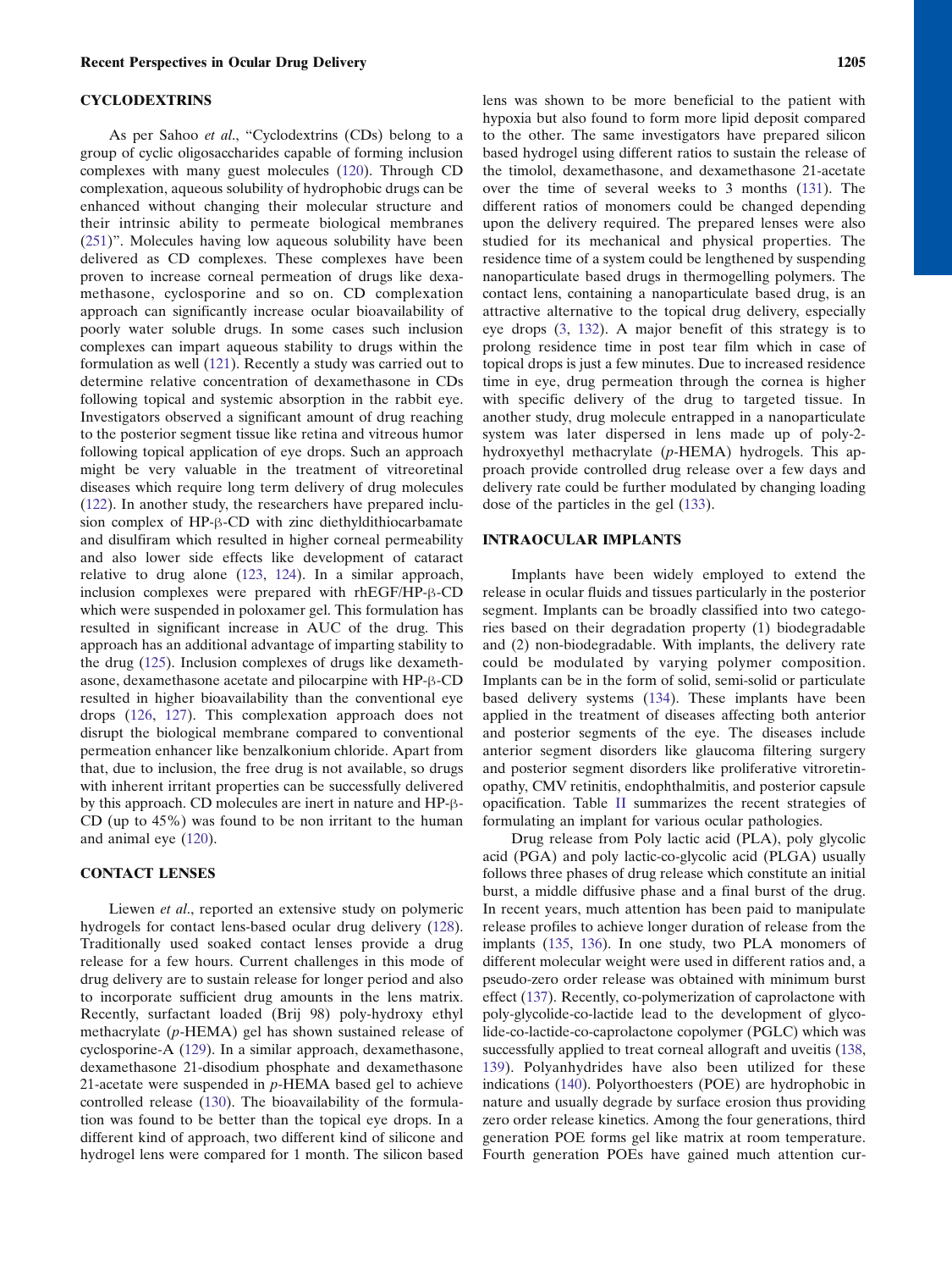| Drug                                                                                    | Polymer                                                   | Characteristic/treatment                                                       | Ref   |
|-----------------------------------------------------------------------------------------|-----------------------------------------------------------|--------------------------------------------------------------------------------|-------|
| Episcleral implant of betamethasone                                                     | <b>PVA-EVA</b>                                            | Zero order release up to 4 weeks                                               | (204) |
| Triamcinolone acetonide (TA)                                                            | <b>PVA</b>                                                | Controls CNV in a rat model                                                    | (205) |
| Dexamethasone scleral implant (Surodex®)                                                | <b>PLGA</b>                                               | After phacotrabeculectomy surgery                                              | (206) |
| Intracameral implant of cyclosporine                                                    | <b>PLGA</b>                                               | Prevents corneal graft rejection or<br>post-operative inflammation in rats     | (207) |
| 5-Fluorouracil (5-FU)                                                                   | POE                                                       | Less toxicity and persistence bleb<br>for longer time                          | (208) |
| Combination of drug 5-fluorouridine, TA and<br>recombinant tissue plasminogen activator | <b>PLGA</b>                                               | Treatment of PVR after intravitreal<br>injection                               | (209) |
| Cis-4-hydroxyproline                                                                    | PLGA 65/35 + PLGA 50/50                                   | Treatment of PVR                                                               | (210) |
| Subretinal implant of sirolimus and TA                                                  | Poly butylmethacrylate, poly<br>ethylene-co-vinyl acetate | Treatment of ocular inflammation                                               | (211) |
| Intravitreal implant of fluocinolone acetonide                                          | <b>PVA</b>                                                | Controlled release for more than<br>1 year to treat severe uveitis             | (212) |
| <b>FK506</b>                                                                            | PGLC                                                      | Prolongation of corneal allograft<br>survival                                  | (139) |
| Cyclosporine A                                                                          | <b>PGLC</b>                                               | Treatment of uveitis                                                           | (138) |
| Intracameral implant of dexamethasone                                                   |                                                           | Corneal graft rejection                                                        | (213) |
| Scleral implants of GCV                                                                 | PLA                                                       | CMV retinitis                                                                  | (137) |
| Scleral implant of Ethacrynic acid (ECA)                                                | PLGA films                                                | To reduce IOP for 10 days                                                      | (214) |
| Cyclosporin A (Oculex Drug Delivery System)                                             | <b>PLGA</b>                                               | Prophylaxis and treatment of corneal<br>transplant rejection in humans         | (215) |
| Dexamethasone                                                                           | <b>PLGA</b>                                               | Anterior segment drug delivery system<br>in patients after phacoemulsification | (216) |
| Intracapsular ring releasing 5-FU                                                       |                                                           | Preventing posterior capsule opacification<br>(PCO) in rabbit eyes             | (217) |
| Heparin                                                                                 | <b>PLGA</b>                                               | Posterior capsular opacification (PCO)<br>in rabbits                           | (218) |

Table II. Implants for the Treatment of Ocular Pathologies

PVA–EVA Polyvinyl alcohol–ethylene vinyl acetate, PVA polyvinyl alcohol, PGLC ploy glycolide-co-clatide-co-caprolactone polymer, PLGA poly latide-co-glycolide-acid, PLA poly lactic acid, POE poly ortho esters

rently because of their slow erosion property due to the presence of latent acid in the polymer backbone (141).

Recently, researchers have also focused on intravitreal injection of implant using cell encapsulation technology. FGF-2 implant embedded in AN69 copolymer delayed photoreceptor degeneration (142). Various synthetic polymers like polyether sulfone, caprolactone and polyvinylpyrrolidone were developed and then positioned with a titanium anchor in the vitreous cavity (143). In a similar study, ciliary neurotrophic factor (CNTF) was released from cells implanted without any side effects for several weeks. A dose dependent protective effect on photoreceptors was noticed with CNTF in rabbits (144). A novel device ECT NT-501 was developed to support the implanted cells (145). After loading CNTF secreting cells in the device, a controlled release of protein was observed for 1 year in the rabbit eye. In a clinical trial, this device appeared to protect photoreceptors in several patients (146).

## HYDROGEL SYSTEMS

These are three-dimensional, hydrophilic, polymeric networks capable of imbibing large amounts of water or biological fluids. Nanjawade et al., have extensively reviewed hydrogels in ocular delivery (147). Residence time can be significantly enhanced with a hydrogel formulation. The gelation can be obtained by changing temperature and pH. Poloxamers, the most widely used polymer, contain the hydrophobic part in the centre surrounded by a hydrophilic part. Though they are widely employed to enhance the residence time, they suffer from a major drawback of having weak mechanical strength, rapid erosion and non-biodegradability (148). Many attempts have been made to address this problem. Oligomerization was carried out to change the critical gelling temperature. In case of cellulose derivative like HPMC, gelation is a result of interaction of hydrophobic components at higher temperature (149). Pilocarpine formulation has shown enhanced miotic response at lower concentration of xyloglucan than poloxamer 407 (150). Pseudolatexes are artificial latexes obtained by dispersing pre-existing polymers in aqueous medium. They offer physical stability of gel along with the drug molecule which are sensitive to aqueous media  $(151)$ .

In a different sort of gel approach also known as ATRIGEL, a polymer is dissolved in a suitable carrier. The polymer and carrier are both biodegradable and biocompatible. Once injected into the subcutaneous space, water in surrounding tissue causes the precipitation of polymer which immediately entraps the drug and releases it in a controlled manner (www.qltinc.com). The inventors of the product have claimed to use this system for a wide variety of molecules i.e. proteins and peptides. Targeted delivery of drugs, compatibility with a wide variety of molecules, potential to achieve controlled release and biocompatibility were the key features of the system (www.qltinc.com). Currently marketed product,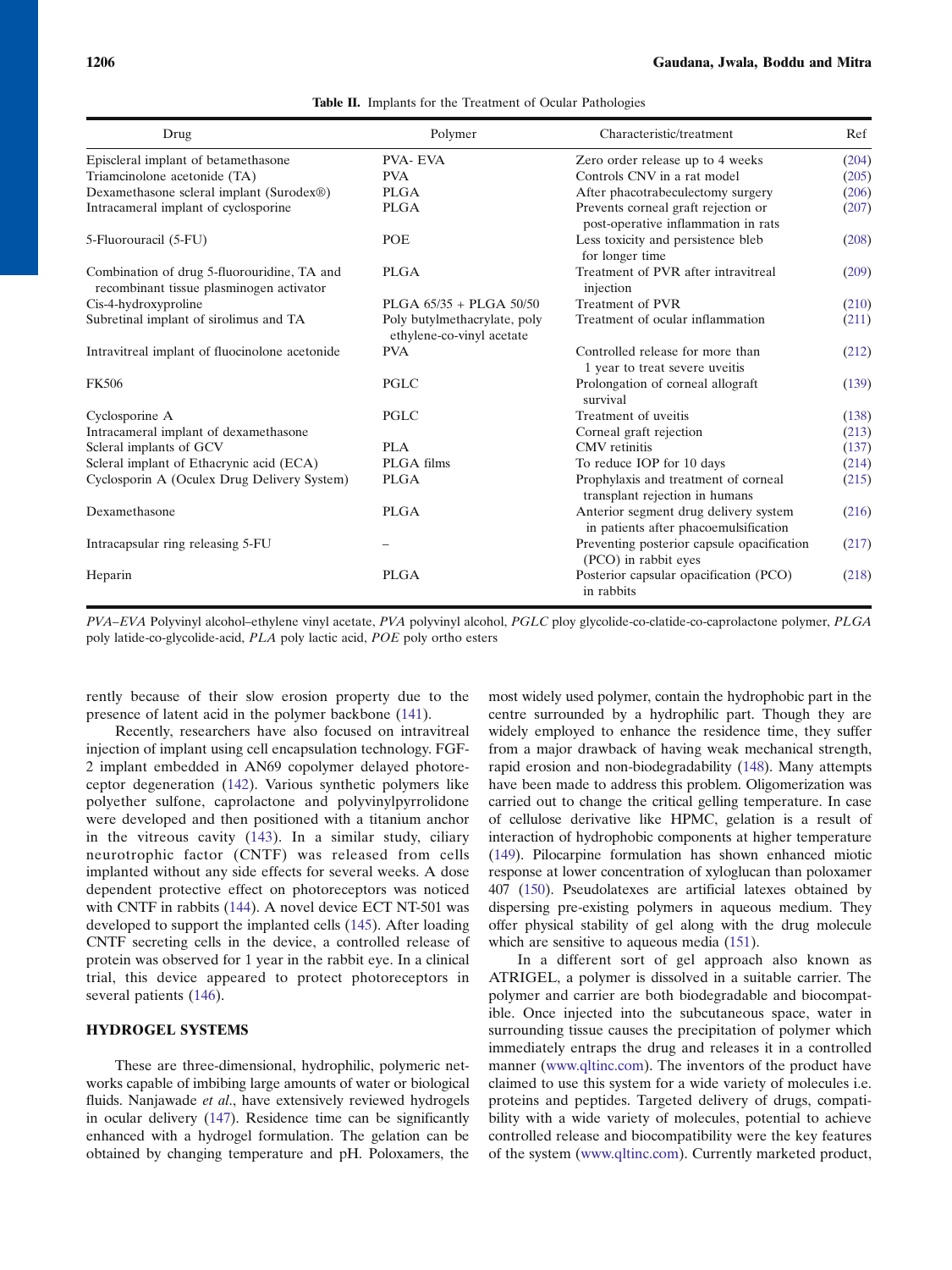#### Recent Perspectives in Ocular Drug Delivery 1207

Eligard®, represents a similar technology which is used for the treatment of prostate cancer. Table III summarizes recent development in hydrogel based formulations.

## IONTOPHORESIS

Ocular iontophoresis has gained significant interest recently due to its non-invasive nature of delivery to both anterior and posterior segment. It requires a mild electric current which is applied to enhance ionized drug penetration into tissue. This mode of delivery can overcome the potential side effects associated with intraocular injections and implants mentioned earlier. OcuPhor™ system has been designed with an applicator, dispersive electrode and a dose controller for transscleral iontophoresis (DDT) (152, 153). This device releases the active drug into retina-choroid as well. A similar device has been designed called Visulex™ to allow selective transport of ionized molecules through sclera. Transcorneal and transscleral iontophoresis have been extensively employed to deliver a wide variety of drug molecules like gentamicin and dexamethasone. Delivery of antibiotics by iontophoresis has resulted in significant fewer bacterial colonies in cornea compared to the eye drops. Examples of antibiotics successfully employed are gentamicin, tobramycin and ciprofloxacin but not vancomycin because of its high molecular weight (154–156). Successful delivery was obtained with dexamethasone and with antisense ODNs (157, 158). A number of antibiotics, including gentamicin, cephazolin, ticarcilin, amikacin and vancomycin have been successfully delivered into the vitreous of rabbit eyes. Transscleral iontophoresis of steroids (dexamethasone and methyl prednisolone), amikacin, gentamicin and other drugs was also reported (159–164).

## MICRONEEDLE

Recently, researchers have attempted microneedle to deliver drug to posterior segment as an alternative to topical route. The magnitude of lateral and transverse diffusion of sulforhodamine was found to be similar across human cadaver sclera. An evaluation of coated solid metal microneedle to deliver the drug was carried out both in-vitro and in-vivo. Microneedle had shown excellent in vitro penetration into sclera and rapid dissolution of coating solution after insertion. In-vivo drug level was found to be significantly higher than the level observed following topical drug administration. This mode of drug delivery was also successful in the delivery of pilocarpine (165). The inventors have claimed to deliver drug successfully across both sclera and cornea by coated microneedle with minimum invasion.

## GENE DELIVERY

Recently, various strategies have been adopted to deliver nucleic acids to a specific site within the eye. Designing delivery system for antisense ODNs, aptamers or siRNAs is a challenging task for researchers in ocular delivery field because of high molecular weight, size, surface charge, solubility of the active drug and intrinsic complexities associated with the structure of ocular tissues like retina and cornea (105).

Table IV summarizes the recent developments happened in the field targeting various growth factors. Recently, FDA has approved Vitravene®, an ODNs for the treatment of CMV in AIDS patients and Macugen® (pegaptanib sodium injection) which is an aptamer for the treatment of "wet" AMD (209, 210). Non viral vectors have gained wide acceptance in gene delivery because of their ability to overcome disadvantages of viral vectors such as immunogenicity, safety and potential persistence in the brain (166–168). A major challenge associated with current system is its inability to achieve higher transfection efficiency. "Naked" DNA, physical vectorisation of the genetic material and chemical methods are three main modes of delivery among nonviral gene therapy. An extensive effort to deliver naked DNA by topical, intracameral, intracorneal, subconjunctival, intravitreal and by subretinal routes has been reviewed by Bloquel et al., (169). The same authors have described physical methods such as gene gun, electron transfer,

| Drug                | Polymer                                         | Mechanism of gelation | Ref   |
|---------------------|-------------------------------------------------|-----------------------|-------|
| Pefloxacin mesylate | Gelrite gellan gum                              | Ion                   | (219) |
| Gatifloxacin        | Alginate and HPMC                               | Ion                   | (220) |
| Indomethacin        | Gelrite (gellan gum)                            | Ion                   | (221) |
| Ciprofloxacin HCL   | Gelrite gellan gum and sodium alginate          | Ion                   | (222) |
| Gatifloxacin        |                                                 | Ion                   | (223) |
| Timolol maleate     | Gellan gum                                      | Ion                   | (224) |
| Ofloxacin           | Carbopol 940 and HPMC                           | pH                    | (225) |
| Puerarin            | Carbopol/HPMC-based gel                         | pH                    | (226) |
| Puerarin            | Poloxamer analogs/carbopol                      | pH                    | (227) |
| Fluconazole         | <i>In-situ</i> gelling eye drops                |                       | (228) |
| Ganciclovir         | <i>In-situ</i> gelling eye drops                |                       | (229) |
| Timolol maleate     | Pluronic F127                                   | Temperature           | (148) |
| Timolol maleate     | poly(Nisopropylacrylamide)-chitosan             | Temperature           | (230) |
| Pilocarpine         | Alginate and pluronic-based in situ gelling     | Ion and temperature   | (231) |
| Timolol maleate     | Pluronic F-127 and chitosan                     | pH and temperature    | (232) |
| Gatifloxacin        | Pluronic $F127-g-poly(acrylic acid) copolymers$ | pH and temperature    | (233) |
| Pilocarpine         | Xyloglucan                                      | Temperature           | (150) |

Table III. Recent Developments on the Hydrogel Based Formulations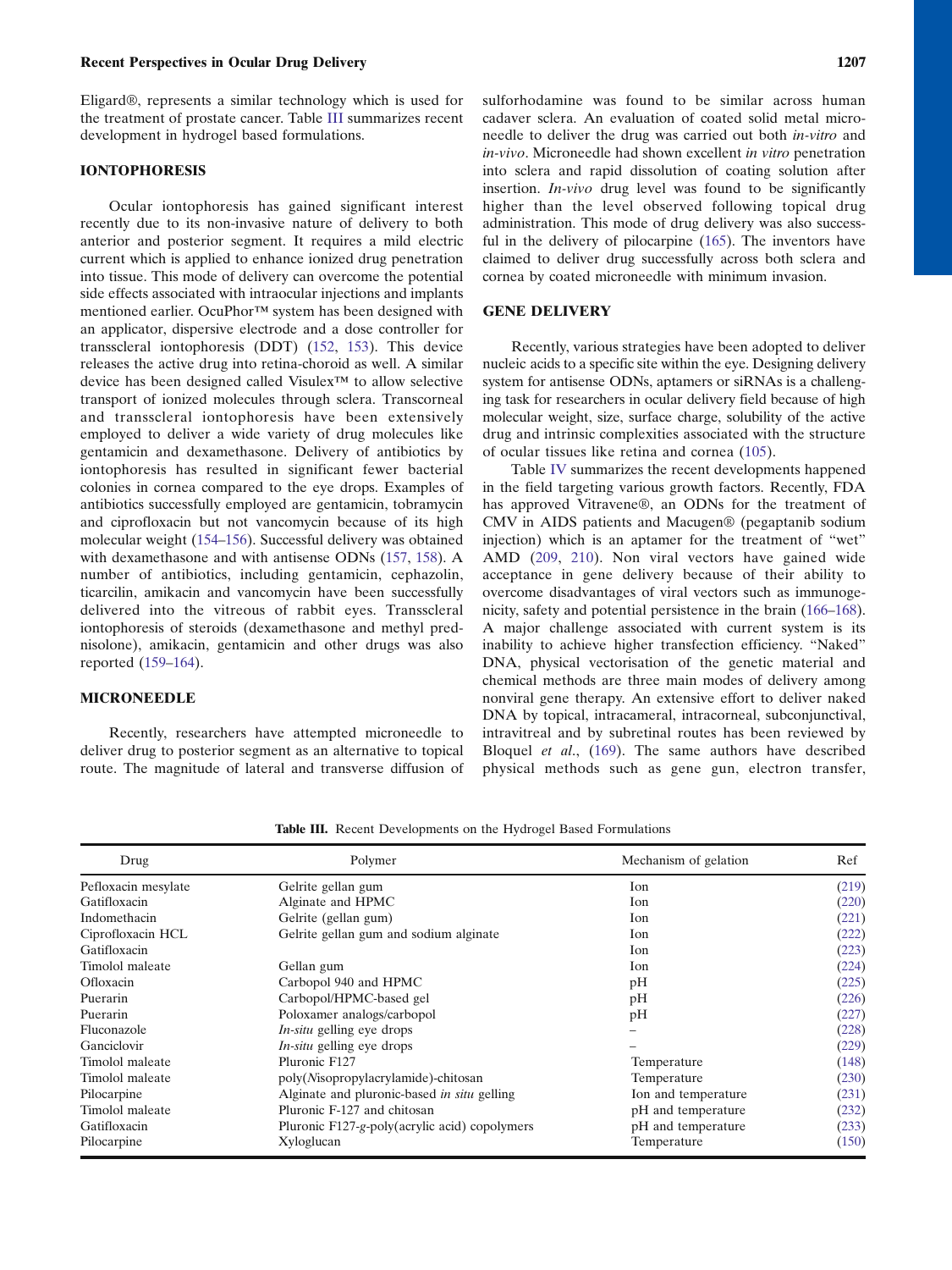| ļ<br>l                        |
|-------------------------------|
| J<br>ı<br>l<br>I              |
| ו<br>ו<br>ı                   |
| ı<br>$\frac{1}{2}$<br>í<br>l  |
| I<br>$\overline{\phantom{a}}$ |
| I                             |

| Type                                   | Mechanism of action                                                                                                                                | Effect/treatment                                                                            | Ref        |
|----------------------------------------|----------------------------------------------------------------------------------------------------------------------------------------------------|---------------------------------------------------------------------------------------------|------------|
| AS-ODN                                 | Targets stop codon of 5'untranslated region<br>of the mRNA                                                                                         | Decreases protein expression to treat retinal<br>neovascularization                         | (234)      |
| Phosphorothioate AS-ODN                | VEGF levels by 65%<br>Decreases \                                                                                                                  | Tested in vitro (hypoxic condition) and iv vivo<br>(inhibit CNV) in a rat models            | (235)      |
| AS-ODN                                 | inhibits raf kinases                                                                                                                               | decreases RPE cell proliferation                                                            | (236)      |
| Modified pegaptanib Sodium             | Better pharmacokinetic parameters and less<br>degradation by exonucleases                                                                          | Shows extremely higher affinity towards to VEGF165                                          | (237)      |
| <b>SIRNA</b>                           | Down regulation of VEGF                                                                                                                            | Tested in vivo (subretinal administration in mice)                                          | (238)      |
| <b>SIRNA</b>                           | expression of VEGF<br>Inhibits the                                                                                                                 | Tested in vitro (ARPE-19 cells) and in vivo on                                              | (239)      |
|                                        |                                                                                                                                                    | (corneal angiogenesis)                                                                      |            |
| AS-ODN                                 | Decreases the conjunctival scarring                                                                                                                | Useful in glaucoma filtration surgery                                                       | (240)      |
| Anti-TGF <sub>B2</sub> aptamer (ARC81) | Inhibits fibroblast migration and decreases matrix                                                                                                 | Tested in vitro (mink lung epithelial cell proliferation)                                   | (241)      |
|                                        | deposition                                                                                                                                         | and in vivo (inhibits endogenously derived TGFB2                                            |            |
|                                        |                                                                                                                                                    | in rabbit ocular fluid matrix)                                                              |            |
| Phosphorothioate AS-ODN                | Inhibits bFGF-induced angiogenesis                                                                                                                 | Studied to treat rabbit corneal neovascularization                                          | (242)      |
| Phosphorothioate AS-ODN                | Inhibits fibronectin                                                                                                                               | Studied to treat diabetic retinopathy in a rat model                                        | (243)      |
| AS-ODN                                 | Targets immediate-early (IE) transcriptional unit                                                                                                  | Anti-HSV                                                                                    | (244, 245) |
| Modified 12-mer methylphosphonate      | Targeted intron/exon junction of the splice acceptor                                                                                               | Greater affinity and selectivity for HSV-1                                                  | (246)      |
| Phosphodiester AS-ODN                  | Targets translation start site of IE 110 mRNA                                                                                                      | Minimizes non specific effects                                                              | (247)      |
| AS-ODN                                 | Targeting the tumor necrosis factor alpha (TNFa)                                                                                                   | Treatment of HSK                                                                            | (247)      |
| AS-ODN (21-mer, ISIS 2922 Vitravene®)  | Targeted to coding region of IE 2                                                                                                                  | Inhibits CMV                                                                                | (248)      |
| ISIS 13312 (A modified Vitravene®)     | ie ocular retention of the AS-ODN<br>Improves th                                                                                                   | With similar bioactivity to Vitravene®, Its half life<br>was in monkey was 2 months greater | (249, 250) |
|                                        | AS-ODN Anti sense oligonucleotide, HSK herpetic stromal keratitis, HSV herpes simplex virus, CNV choroidal neovascularization, CMV cytomegalovirus |                                                                                             |            |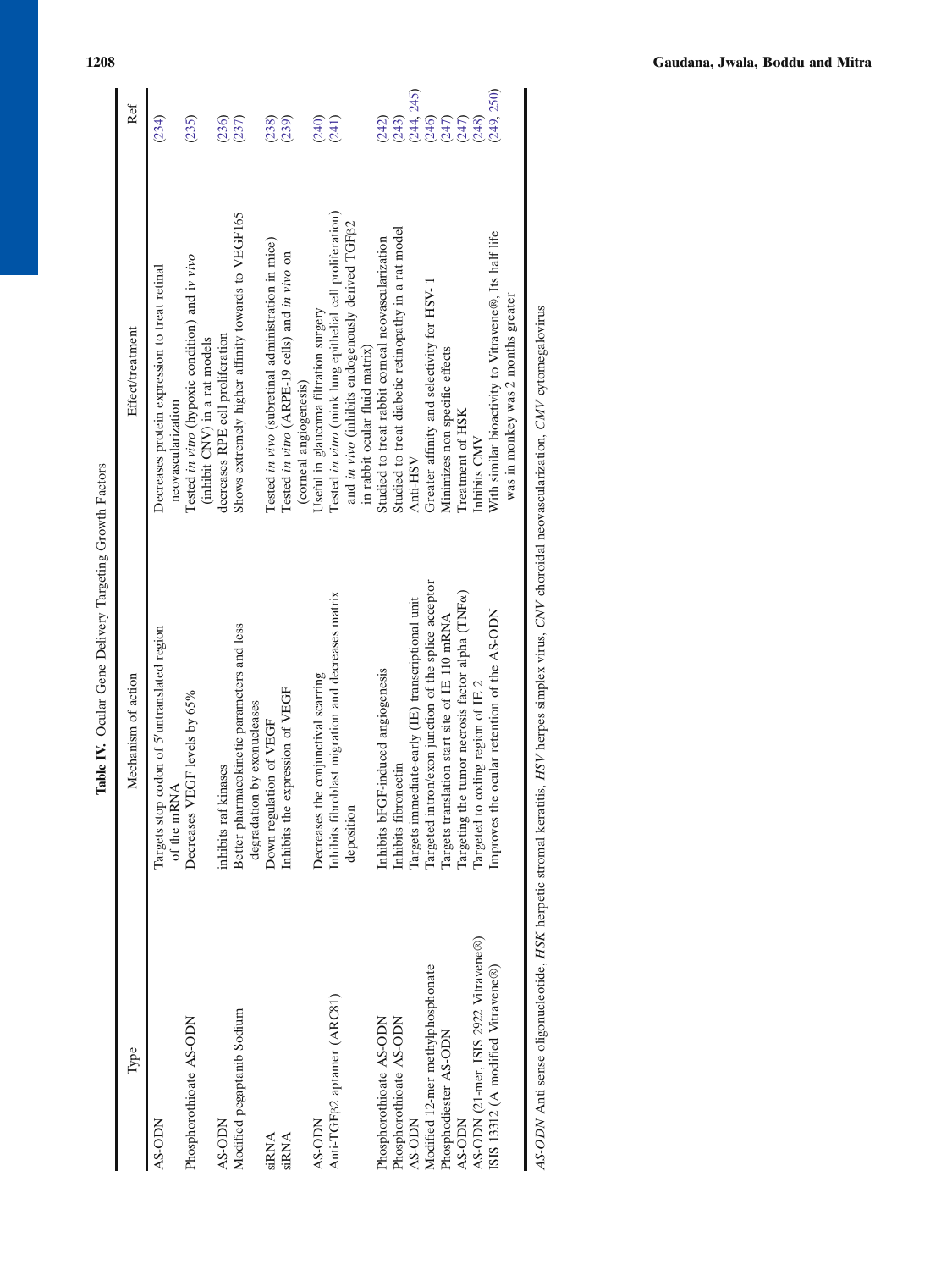#### Recent Perspectives in Ocular Drug Delivery 1209

iontophoresis and ultrasound in this review. The authors have also focused on chemical methods such as liposomes, polyplexes, and PEGylated RNA aptamers.

## **CONCLUSIONS**

Effective treatment of ocular diseases is a formidable challenge for scientists in the field especially because of the nature of diseases and presence of the ocular barriers especially in posterior ocular segments. An ideal therapy should maintain effective levels of drug for the longer duration following a single application. Drug delivery by topical and intravitreal routes cannot be considered safe, effective and patient friendly. Drug delivery by periocular route can potentially overcome many of these limitations and also can provide sustained drug levels in ocular pathologies affecting both segments. Transporter targeted delivery can be a promising strategy for many drug molecules. Colloidal carriers can substantially improve the current therapy and may emerge as an alternative following their periocular administration. In recent years, scientists have focused on designing a strategy with a multidisciplinary approach e.g. microneedle, iontophoresis and MRI. Continued innovation in gene delivery appears to be very exciting for a gamut of diseases. Designing these innovative techniques has given an unprecedented momentum for their protection by intellectual rights. In future, much of the emphasis will be given to achieve non-invasive sustained drug release for eye disorders in both segments. A clear understanding of the complexities associated with tissues in normal and pathological conditions, physiological barriers and multicompartmental pharmacokinetics would greatly hasten further development in the field.

## ACKNOWLEDGMENT

We would like acknowledge NIH R01EY010659-12 and R01EY09171-15 for financial support.

#### **REFERENCES**

- 1. P. M. Hughes, and A. K. Mitra. Overview of ocular drug delivery and iatrogenic ocular cytopathologies. In: Mitra AK (2nd edition) Ophthalmic Drug Delivery Systems. New York: M. Dekker, Inc. 1–27 (1993).
- 2. J. C. Lang. Ocular drug delivery: conventional ocular formulations. Adv. Drug Delivery Rev. 16:39–43 (1995).
- 3. C. L. Bourlais, L. Acar, H. Zia, P.A. Sado, T. Needham, and R. Leverge. Ophthalmic drug delivery systems—recent advances. Prog. Retin. Eye Res. 17:33–58 (1998) doi:10.1016/S1350-9462 (97)00002-5.
- 4. R. Jain, S. Majumdar, Y. Nashed, D. Pal, and A. K. Mitra. Circumventing Pglycoprotein-mediated cellular efflux of quinidine by prodrug derivatization, Mol. Pharm. 1:290–299 (2004).
- 5. K. G. Janoria, S. Gunda, S. H. S. Boddu, A. K. Mitra. Novel approaches to retinal drug delivery. Expert Opin Drug Deliv. 4:371–388 (2007).
- 6. S. Raghava, M. Hammond, U. B. Kompella. Periocular routes for retinal drug delivery. Expert Opin Drug Deliv. 1:99–114  $(2004)$
- 7. C. S. Dias, B. S. Anand, A. K. Mitra. Effect of mono- and diacylation on the ocular disposition of ganciclovir: physicochemical properties, ocular bioreversion, and antiviral activity of short chain ester prodrugs. J. Pharm. Sci. 91:660–668 (2002).
- 8. F. Idrees, D. Vaideanu, S. Fraser, J. Sowden, P. Khaw. A review of anterior segment dysgeneses. Survey of Ophthal. 51:213–231  $(2006)$ .
- 9. H. Dayle. Geroski, H. F. Edelhauser. Drug Delivery for Posterior Segment Eye Disease. Invest. Ophthamol. Vis. Sci. 4:961–964 (2000).
- 10. V. H. Leeand, and J. R. Robinson. Topical ocular drug delivery: recent developments and future challenges. J. Ocul. Pharmacol. 2:67–108 (1986).
- 11. P. M. Hughes, O. Olejnik, J. E. Chang-Lin, and C. G. Wilson. Topical and systemic drug delivery to the posterior segments. Adv. Drug Deliv. Rev. 57:2010–2032 (2005) doi:10.1016/j. addr.2005.09.004.
- 12. I. Ahamed, T. F. Patton. Importance of the noncorneal absorption route in topical ophthalmic drug delivery. Invest. Ophthalmol. Vis. Sci. 26:584–587 (1985).
- 13. S. Duvvuri, S. Majumdar, and A. K. Mitra. Drug delivery to the retina: challenges and opportunities. Expert. Opin. Biol. Ther. 3:45–56 (2003) doi:10.1517/14712598.3.1.45.
- 14. M. F. Marmor, A. Negi, and D. M. Maurice. Kinetics of macromolecules injected into the subretinal space. Exp. Eye Res. 40:687–696 (1985) doi:10.1016/0014-4835(85)90138-1.
- 15. S. Ausayakhun, P. Yuvaves, S. Ngamtiphakom, and J. Prasitsilp. Treatment of cytomegalovirus retinitis in AIDS patients with intravitreal ganciclovir. J. Med. Assoc. Thai. 88(Suppl 9):S15– S20 (2005).
- 16. S. Raghava, M. Hammond, and U. B. Kompella. Periocular routes for retinal drug delivery. Expert. Opin. Drug. Deliv. 1:99– 114 (2004) doi:10.1517/17425247.1.1.99.
- 17. D. Ghate, W. Brooks, B. E. McCarey, and H. F. Edelhauser. Pharmacokinetics of intraocular drug delivery by periocular injections using ocular fluorophotometry. Invest. Ophthalmol. Vis. Sci. 48:2230–2237 (2007) doi:10.1167/iovs.06-0954.
- 18. A. Castellarinand, and D. J. Pieramici. Anterior segment complications following periocular and intraocular injections. Ophthalmol. Clin. North Am. 17:583–590 (2004)vii.
- 19. V. Ganapathyand, and F. H. Leibach. Peptide transport in intestinal and renal brush border membrane vesicles. Life Sci. 30:2137–2146 (1982) doi:10.1016/0024-3205(82)90287-9.
- 20. S. A. Adibi. Renal assimilation of oligopeptides: physiological mechanisms and metabolic importance. Am. J. Physiol. 272: E723–736 (1997).
- 21. B. S. Anandand, and A. K. Mitra. Mechanism of corneal permeation of L-valyl ester of acyclovir: targeting the oligopeptide transporter on the rabbit cornea. Pharm. Res. 19:1194–1202 (2002) doi:10.1023/A:1019806411610.
- 22. S. M. Ocheltree, R. F. Keep, H. Shen, D. Yang, B. A. Hughes, and D. E. Smith. Preliminary investigation into the expression of proton-coupled oligopeptide transporters in neural retina and retinal pigment epithelium (RPE): lack of functional activity in RPE plasma membranes. Pharm. Res. 20:1364–1372 (2003) doi:10.1023/A:1025741723724.
- 23. H. Atluri, B. S. Anand, J. Patel, and A. K. Mitra. Mechanism of a model dipeptide transport across blood-ocular barriers following systemic administration. Exp. Eye Res. 78:815–822 (2004) doi:10.1016/j.exer.2003.10.020.
- 24. C. Dias, Y. Nashed, H. Atluri, and A. Mitra. Ocular penetration of acyclovir and its peptide prodrugs valacyclovir and valvalacyclovir following systemic administration in rabbits: An evaluation using ocular microdialysis and LC–MS. Curr. Eye Res. 25:243–252 (2002) doi:10.1076/ceyr.25.4.243.13488.
- 25. B. S. Winkler. Glycolytic and oxidative metabolism in relation to retinal function. J. Gen. Physiol. 77:667–692 (1981) doi:10.1085/jgp.77.6.667.
- 26. R. Merriman-Smith, P. Donaldson, and J. Kistler. Differential expression of facilitative glucose transporters GLUT1 and GLUT3 in the lens. Invest. Ophthalmol. Vis. Sci. 40:3224–3230 (1999).
- 27. G. J. Mantych, G. S. Hageman, and S. U. Devaskar. Characterization of glucose transporter isoforms in the adult and developing human eye. Endocrinology. 133:600–607 (1993) doi:10.1210/en.133.2.600.
- 28. R. F. Brubaker, W. M. Bourne, L. A. Bachman, and J. W. McLaren. Ascorbic acid content of human corneal epithelium. Invest. Ophthalmol. Vis. Sci. 41:1681–1683 (2000).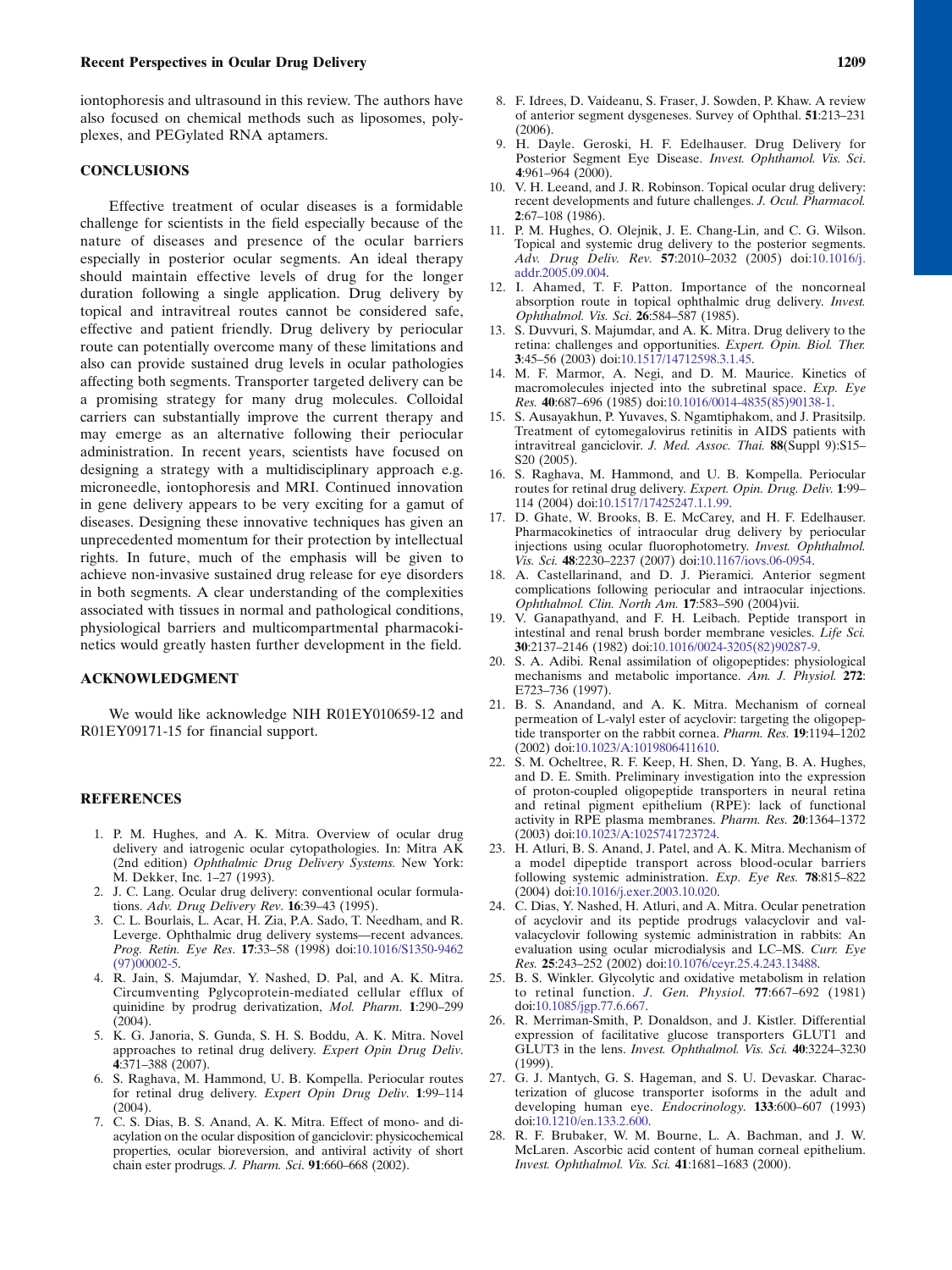- 29. W. J. Liang, D. Johnson, and S. M. Jarvis. Vitamin C transport systems of mammalian cells. Mol. Membr. Biol. 18:87–95 (2001) doi:10.1080/09687680110033774.
- 30. Y. Kanaiand, and M. A. Hediger. The glutamate/neutral amino acid transporter family SLC1: molecular, physiological and pharmacological aspects. Pflugers. Arch. 447:469–479 (2004) doi:10.1007/s00424-003-1146-4.
- 31. Y. Fukasawa, H. Segawa, J. Y. Kim, A. Chairoungdua, D. K. Kim, H. Matsuo, S. H. Cha, H. Endou, and Y. Kanai. Identification and characterization of a Na(+)-independent neutral amino acid transporter that associates with the 4F2 heavy chain and exhibits substrate selectivity for small neutral D- and L-amino acids. J. Biol. Chem. 275:9690–9698 (2000) doi:10.1074/jbc.275.13.9690.
- 32. F. Verrey, C. Meier, G. Rossier, and L. C. Kuhn. Glycoproteinassociated amino acid exchangers: broadening the range of transport specificity. Pflugers. Arch. 440:503–512 (2000).
- 33. M. D. Gandhi, D. Pal, and A. K. Mitra. Identification and functional characterization of a Na(+)-independent large neutral amino acid transporter (LAT2) on ARPE-19 cells. Int. J. Pharm. 275:189–200 (2004) doi:10.1016/j.ijpharm.2004.01.035.
- 34. B. Jain-Vakkalagadda, D. Pal, S. Gunda, Y. Nashed, V. Ganapathy, and A. K. Mitra. Identification of a Na+-dependent cationic and neutral amino acid transporter,  $B(0, +)$ , in human and rabbit cornea. Mol. Pharm. 1:338–346 (2004) doi:10.1021/ mp0499499.
- 35. M. E. Ganapathyand, and V. Ganapathy. Amino acid transporter ATB0,+as a delivery system for drugs and prodrugs. Curr. Drug Targets Immune. Endocr. Metabol. Disord. 5:357– 364 (2005) doi:10.2174/156800805774912953.
- 36. G. D. Eytanand, and P. W. Kuchel. Mechanism of action of Pglycoprotein in relation to passive membrane permeation. Int. Rev. Cytol. 190:175–250 (1999) doi:10.1016/S0074-7696(08) 62148-8.
- 37. M. Dean, A. Rzhetsky, and R. Allikmets. The human ATPbinding cassette (ABC) transporter superfamily. Genome Res. 11:1156–1166 (2001) doi:10.1101/gr.GR-1649R.
- 38. B. Sarkadi, L. Homolya, G. Szakacs, and A. Varadi. Human multidrug resistance ABCB and ABCG transporters: participation in a chemoimmunity defense system. Physiol. Rev. 86:1179– 1236 (2006) doi:10.1152/physrev.00037.2005.
- 39. F. J. Sharom. ABC multidrug transporters: structure, function and role in chemoresistance. Pharmacogenomics. 9:105–127 (2008) doi:10.2217/14622416.9.1.105.
- 40. W. T. Bellamy. P-glycoproteins and multidrug resistance. Annu. Rev. Pharmacol. Toxicol. 36:161–183 (1996) doi:10.1146/ annurev.pa.36.040196.001113.
- 41. M. M. Gottesmanand, and I. Pastan. Biochemistry of multidrug resistance mediated by the multidrug transporter. Annu. Rev. Biochem. 62:385-427 (1993) doi:10.1146/annurev. bi.62.070193.002125.
- 42. P. Saha, J.J. Yang, and V. H. Lee. Existence of a p-glycoprotein drug efflux pump in cultured rabbit conjunctival epithelial cells. Invest. Ophthalmol. Vis. Sci. 39:1221–1226 (1998).
- 43. J. Wu, J. J. Zhang, H. Koppel, and T. J. Jacob. P-glycoprotein regulates a volume-activated chloride current in bovine nonpigmented ciliary epithelial cells. J. Physiol. 491(Pt 3):743–755 (1996).
- 44. S. Dey, J. Patel, B. S. Anand, B. Jain-Vakkalagadda, P. Kaliki, D. Pal, V. Ganapathy, and A. K. Mitra. Molecular evidence and functional expression of P-glycoprotein (MDR1) in human and rabbit cornea and corneal epithelial cell lines. Invest. Ophthalmol. Vis. Sci. 44:2909–2918 (2003) doi:10.1167/iovs.02-1142.
- 45. J. A. Holashand, and P. A. Stewart. The relationship of astrocyte-like cells to the vessels that contribute to the bloodocular barriers. Brain Res. 629:218–224 (1993) doi:10.1016/ 0006-8993(93)91323-K.
- 46. P. A. Constable, J. G. Lawrenson, D. E. Dolman, G. B. Arden, and N. J. Abbott. P-Glycoprotein expression in human retinal pigment epithelium cell lines. Exp. Eye Res. 83:24–30 (2006) doi:10.1016/j.exer.2005.10.029.
- 47. H. Roelofsen, G. J. Hooiveld, H. Koning, R. Havinga, P. L. Jansen, and M. Muller. Glutathione S-conjugate transport in hepatocytes entering the cell cycle is preserved by a switch in

expression from the apical MRP2 to the basolateral MRP1 transporting protein. J. Cell Sci. 112(Pt 9):1395–1404 (1999).

- 48. J. J. Yang, D. K. Ann, R. Kannan, and V. H. Lee. Multidrug resistance protein 1 (MRP1) in rabbit conjunctival epithelial cells: its effect on drug efflux and its regulation by adenoviral infection. Pharm. Res. 24:1490–1500 (2007) doi:10.1007/s11095-007-9267-7.
- 49. G. D. Kruh, Y. Guo, E. Hopper-Borge, M. G. Belinsky, and Z. S. Chen. ABCC10, ABCC11, and ABCC12. Pflugers. Arch. 453:675–684 (2007) doi:10.1007/s00424-006-0114-1.
- 50. J. V. Aukunuru, G. Sunkara, N. Bandi, W. B. Thoreson, and U. B. Kompella. Expression of multidrug resistance-associated protein (MRP) in human retinal pigment epithelial cells and its interaction with BAPSG, a novel aldose reductase inhibitor. Pharm. Res. 18:565–572 (2001) doi:10.1023/A:1011060705599.
- 51. H. Steuer, A. Jaworski, B. Elger, M. Kaussmann, J. Keldenich, H. Schneider, D. Stoll, and B. Schlosshauer. Functional characterization and comparison of the outer blood–retina barrier and the blood–brain barrier. Invest. Ophthalmol. Vis. Sci. 46:1047–1053 (2005) doi:10.1167/iovs.04-0925.
- 52. P. K. Karla, D. Pal, T. Quinn, and A. K. Mitra. Molecular evidence and functional expression of a novel drug efflux pump (ABCC2) in human corneal epithelium and rabbit cornea and its role in ocular drug efflux. Int. J. Pharm. 336:12–21 (2007) doi:10.1016/j.ijpharm.2006.11.031.
- 53. T. Zhang, C. D. Xiang, D. Gale, S. Carreiro, E. Y. Wu, and E. Y. Zhang. Drug transporter and cytochrome P450 mRNA expression in human ocular barriers: implications for ocular drug disposition. Drug Metab. Dispos. 36:1300–1307 (2008) doi:10.1124/dmd.108.021121.
- 54. Y. Shirasaki. Molecular design for enhancement of ocular penetration. J. Pharm. Sci. 97:2462-2496 (2008).
- 55. S. Gunda, S. Hariharan, and A. K. Mitra. Corneal absorption and anterior chamber pharmacokinetics of dipeptide monoester prodrugs of ganciclovir (GCV): in vivo comparative evaluation of these prodrugs with Val-GCV and GCV in rabbits. J. Ocul. Pharmacol. Ther. 22:465-476 (2006) doi:10.1089/ jop.2006.22.465.
- 56. S. Majumdar, Y. E. Nashed, K. Patel, R. Jain, M. Itahashi, D. M. Neumann, J. M. Hill, and A. K. Mitra. Dipeptide monoester ganciclovir prodrugs for treating HSV-1-induced corneal epithelial and stromal keratitis: in vitro and in vivo evaluations. J. Ocul. Pharmacol. Ther. 21:463–474 (2005) doi:10.1089/ jop.2005.21.463.
- 57. V. Kansara, Y. Hao, and A. K. Mitra. Dipeptide monoester ganciclovir prodrugs for transscleral drug delivery: targeting the oligopeptide transporter on rabbit retina. J. Ocul. Pharmacol. Ther. 23:321–334 (2007) doi:10.1089/jop.2006.0150.
- 58. K. G. Janoriaand, and A. K. Mitra. Effect of lactide/glycolide ratio on the in vitro release of ganciclovir and its lipophilic prodrug (GCV-monobutyrate) from PLGA microspheres. Int. J. Pharm. 338:133–141 (2007) doi:10.1016/j.ijpharm.2007.01.038.
- 59. B. S. Anand, J. M. Hill, S. Dey, K. Maruyama, P. S. Bhattacharjee, M. E. Myles, Y. E. Nashed, and A. K. Mitra. In vivo antiviral efficacy of a dipeptide acyclovir prodrug, valval-acyclovir, against HSV-1 epithelial and stromal keratitis in the rabbit eye model. Invest. Ophthalmol. Vis. Sci. 44:2529–2534 (2003) doi:10.1167/iovs.02-1251.
- 60. S. Katragadda, R. S. Talluri, and A. K. Mitra. Modulation of Pglycoprotein-mediated efflux by prodrug derivatization: an approach involving peptide transporter-mediated influx across rabbit cornea. J. Ocul. Pharmacol. Ther. 22:110–120 (2006) doi:10.1089/jop.2006.22.110.
- 61. J. Doukas, S. Mahesh, N. Umeda, S. Kachi, H. Akiyama, K. Yokoi, J. Cao, Z. Chen, L. Dellamary, B. Tam, A. Racanelli-Layton, J. Hood, M. Martin, G. Noronha, R. Soll, and P. A. Campochiaro. Topical administration of a multi-targeted kinase inhibitor suppresses choroidal neovascularization and retinal edema. J. Cell Physiol. 216:29–37 (2008).
- 62. A. M. Al-Ghananeemand, and P. A. Crooks. Phase I and phase II ocular metabolic activities and the role of metabolism in ophthalmic prodrug and codrug design and delivery. Molecules. 12:373–388 (2007).
- 63. F. Lallemand, E. Varesio, O. Felt-Baeyens, L. Bossy, G. Hopfgartner, and R. Gurny. Biological conversion of a water-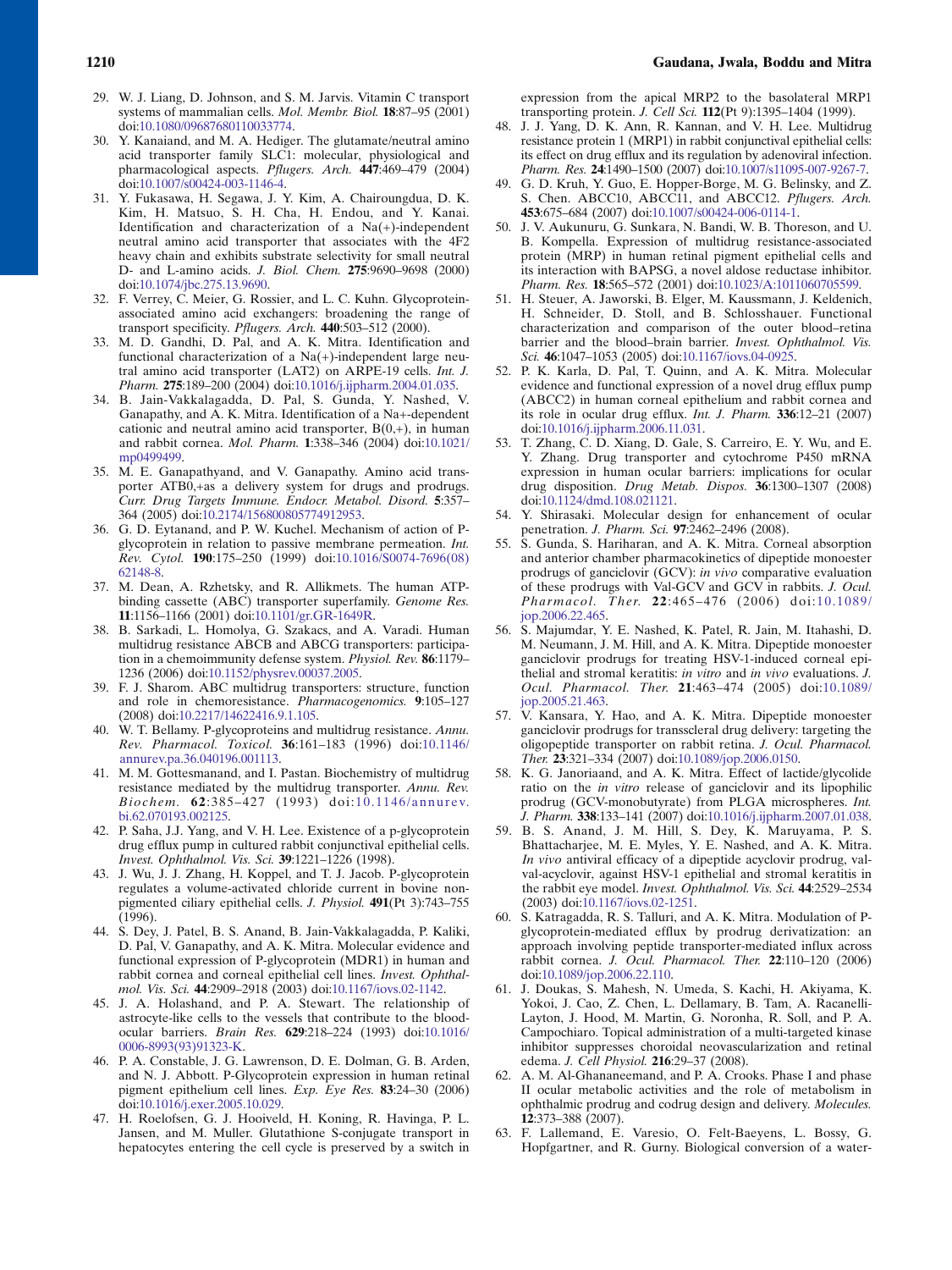soluble prodrug of cyclosporine A. Eur. J. Pharm. Biopharm. 67:555–561 (2007) doi:10.1016/j.ejpb.2007.03.011.

- 64. J. Juntunen, T. Jarvinen, and R. Niemi. In-vitro corneal permeation of cannabinoids and their water-soluble phosphate ester prodrugs. J. Pharm. Pharmacol. 57:1153–1157 (2005) doi:10.1211/jpp.57.9.0009.
- 65. H. Nambu, R. Nambu, M. Melia, and P. A. Campochiaro. Combretastatin A-4 phosphate suppresses development and induces regression of choroidal neovascularization. Invest. Ophthalmol. Vis. Sci. 44:3650–3655 (2003) doi:10.1167/iovs.02- 0985.
- 66. K. Takahashi, Y. Saishin, Y. Saishin, K. Mori, A. Ando, S. Yamamoto, Y. Oshima, H. Nambu, M. B. Melia, D. P. Bingaman, and P. A. Campochiaro. Topical nepafenac inhibits ocular neovascularization. Invest. Ophthalmol. Vis. Sci. 44:409–415 (2003) doi:10.1167/iovs.02-0346.
- 67. T. Yasukawa, Y. Ogura, Y. Tabata, H. Kimura, P. Wiedemann, and Y. Honda. Drug delivery systems for vitreoretinal diseases. Prog. Retin. Eye Res. 23:253–281 (2004) doi:10.1016/j. preteyeres.2004.02.003.
- 68. O. Kayser, A. Lemke, and N. Hernandez-Trejo. The impact of nanobiotechnology on the development of new drug delivery systems. Curr. Pharm. Biotechnol. 6:3–5 (2005).
- 69. J. Vandervoortand, and A. Ludwig. Ocular drug delivery: nanomedicine applications. Nanomed. 2:11–21 (2007) doi:10.2217/17435889.2.1.11.
- 70. M. J. Ansari, K. Kohli, and N. Dixit. Microemulsions as potential drug delivery systems: a review. PDA J. Pharm. Sci. .<br>Technol. **62**:66–79 (2008).
- 71. T. F. Vandamme. Microemulsions as ocular drug delivery systems: recent developments and future challenges. Prog. Retin. Eye Res. 21:15–34 (2002) doi:10.1016/S1350-9462(01) 00017-9.
- 72. A. Hasse, and S. Keipert. Development and characterization of microemulsions for ocular application. Eur. J. Pharm. Biopharm. 43:179–183 (1997).
- 73. J. Chan, G. M. Maghraby, J. P. Craig, and R. G. Alany. Phase transition water-in-oil microemulsions as ocular drug delivery systems: in vitro and in vivo evaluation. Int. J. Pharm. 328:65–71 (2007) doi:10.1016/j.ijpharm.2006.10.004.
- 74. C. C. Li, M. Abrahamson, Y. Kapoor, and A. Chauhan. Timolol transport from microemulsions trapped in HEMA gels. J. Colloid Interface Sci. 315:297–306 (2007) doi:10.1016/j. jcis.2007.06.054.
- 75. G. Buech, E. Bertelmann, U. Pleyer, I. Siebenbrodt, and H. H. Borchert. Formulation of sirolimus eye drops and corneal permeation studies. J. Ocul. Pharmacol. Ther. 23:292-303 (2007) doi:10.1089/jop.2006.130.
- 76. I. P. Kaurand, and M. Kanwar. Ocular preparations: the formulation approach. Drug Dev. Ind. Pharm. 28:473–493 (2002) doi:10.1081/DDC-120003445.
- 77. R. Pignatello, C. Bucolo, G. Spedalieri, A. Maltese, and G. Puglisi. Flurbiprofen-loaded acrylate polymer nanosuspensions for ophthalmic application. Biomaterials. 23:3247–3255 (2002) doi:10.1016/S0142-9612(02)00080-7.
- 78. K. Adibkia, Y. Omidi, M. R. Siahi, A. R. Javadzadeh, M. Barzegar-Jalali, J. Barar, N. Maleki, G. Mohammadi, and A. Nokhodchi. Inhibition of endotoxin-induced uveitis by methylprednisolone acetate nanosuspension in rabbits. J. Ocul. Pharmacol. Ther. 23:421–432 (2007) doi:10.1089/jop.2007.0039.
- 79. K. Adibkia, M. R. Siahi Shadbad, A. Nokhodchi, A. Javadzedeh, M. Barzegar-Jalali, J. Barar, G. Mohammadi, and Y. Omidi. Piroxicam nanoparticles for ocular delivery: physicochemical characterization and implementation in endotoxininduced uveitis. J. Drug Target. 15:407–416 (2007) doi:10.1080/ 10611860701453125.
- 80. M. A. Kassem, A. A. Abdel Rahman, M. M. Ghorab, M. B. Ahmed, and R. M. Khalil. Nanosuspension as an ophthalmic delivery system for certain glucocorticoid drugs. Int. J. Pharm. 340:126–133 (2007) doi:10.1016/j.ijpharm.2007.03.011.
- 81. R. Pignatello, N. Ricupero, C. Bucolo, F. Maugeri, A. Maltese, and G. Puglisi. Preparation and characterization of eudragit retard nanosuspensions for the ocular delivery of cloricromene. AAPS PharmSciTech. 7:E27 (2006) doi:10.1208/pt070127.
- 82. J. L. Bourges, S. E. Gautier, F. Delie, R. A. Bejjani, J. C. Jeanny, R. Gurny, D. BenEzra, and F. F. Behar-Cohen. Ocular drug delivery targeting the retina and retinal pigment epithelium using polylactide nanoparticles. Invest. Ophthalmol. Vis. Sci. 44:3562–3569 (2003) doi:10.1167/iovs.02-1068.
- 83. E. Sakurai, H. Ozeki, N. Kunou, and Y. Ogura. Effect of particle size of polymeric nanospheres on intravitreal kinetics. Ophthalmic. Res. 33:31–36 (2001) doi:10.1159/000055638.
- 84. V.H. Li, R.W. Wood, J. Kreuter, T. Harmia, and J. R. Robinson. Ocular drug delivery of progesterone using nanoparticles. J. Microencapsul. 3:213–218 (1986) doi:10.3109/02652048609031575.
- 85. R. Cavalli, M. R. Gasco, P. Chetoni, S. Burgalassi, and M. F. Saettone. Solid lipid nanoparticles (SLN) as ocular delivery system for tobramycin. Int. J. Pharm. 238:241–245 (2002) doi:10.1016/S0378-5173(02)00080-7.
- 86. A. C. Amrite, H. F. Edelhauser, S. R. Singh, and U. B. Kompella. Effect of circulation on the disposition and ocular tissue distribution of 20 nm nanoparticles after periocular administration. Mol. Vis. 14:150–160 (2008).
- 87. J. M. Irache, M. Merodio, A. Arnedo, M. A. Camapanero, M. Mirshahi, and S. Espuelas. Albumin nanoparticles for the intravitreal delivery of anticytomegaloviral drugs. Mini. Rev. Med. Chem. 5:293–305 (2005).
- 88. P. Calvo, J. L. Vila-Jato, M. J. Alonso. Comparative in vitro evaluation of several colloidal systems, nanoparticles, nanocapsules, and nanoemulsions, as ocular drug carriers. J Pharm Sci. 85:530–536 (1996).
- 89. A. M. De Campos, A. Sanchez, R. Gref, P. Calvo, and M. J. Alonso. The effect of a PEG versus a chitosan coating on the interaction of drug colloidal carriers with the ocular mucosa. Eur. J. Pharm. Sci. 20:73–81 (2003) doi:10.1016/S0928-0987(03)00178-7.
- 90. J. Xu, Y. Wang, Y. Li, X. Yang, P. Zhang, H. Hou, Y. Shi, and C. Song. Inhibitory efficacy of intravitreal dexamethasone acetateloaded PLGA nanoparticles on choroidal neovascularization in a laser-induced rat model. J. Ocul. Pharmacol. Ther. 23:527–540 (2007) doi:10.1089/jop.2007.0002.
- 91. S. K. Motwani, S. Chopra, S. Talegaonkar, K. Kohli, F. J. Ahmad, and R. K. Khar. Chitosan-sodium alginate nanoparticles as submicroscopic reservoirs for ocular delivery: formulation, optimisation and in vitro characterisation. Eur. J. Pharm. Biopharm. 68:513–525 (2008).
- 92. A. A. Moshfeghiand, and G. A. Peyman. Micro- and nanoparticulates. Adv. Drug Deliv. Rev. 57:2047-2052 (2005) doi:10.1016/j.addr.2005.09.006.
- 93. R. A. Bejjani, D. BenEzra, H. Cohen, J. Rieger, C. Andrieu, J. C. Jeanny, G. Gollomb, and F. F. Behar-Cohen. Nanoparticles for gene delivery to retinal pigment epithelial cells. Mol. Vis. 11:124–132 (2005).
- 94. A. Arnedo, J. M. Irache, M. Merodio, and M. S. Espuelas Millan. Albumin nanoparticles improved the stability, nuclear accumulation and anticytomegaloviral activity of a phosphodiester oligonucleotide. J. Control Release. 94:217–227 (2004) doi:10.1016/j.jconrel.2003.10.009.
- 95. A. Khan, W. Sommer, K. Fuxe, and S. Akhtar. Site-specific administration of antisense oligonucleotides using biodegradable polymer microspheres provides sustained delivery and improved subcellular biodistribution in the neostriatum of the rat brain. J. Drug. Target. 8:319–334 (2000) doi:10.3109/10611860008997909.
- 96. G. De Rosa, F. Quaglia, A. Bochot, F. Ungaro, and E. Fattal. Long-term release and improved intracellular penetration of oligonucleotide-polyethylenimine complexes entrapped in biodegradable microspheres. Biomacromolecules. 4:529–536 (2003) doi:10.1021/bm025684c.
- 97. A. L. Gomes dos Santos, A. Bochot, A. Doyle, N. Tsapis, J. Siepmann, F. Siepmann, J. Schmaler, M. Besnard, F. Behar-Cohen, and E. Fattal. Sustained release of nanosized complexes of polyethylenimine and anti-TGF-beta 2 oligonucleotide improves the outcome of glaucoma surgery. J. Control Release. 112:369–381 (2006) doi:10.1016/j.jconrel.2006.02.010.
- 98. K. G. Carrasquillo, J. A. Ricker, I. K. Rigas, J. W. Miller, E. S. Gragoudas, and A. P. Adamis. Controlled delivery of the anti-VEGF aptamer EYE001 with poly(lactic-co-glycolic)acid microspheres. Invest. Ophthalmol. Vis. Sci. 44:290–299 (2003) doi:10.1167/iovs.01-1156.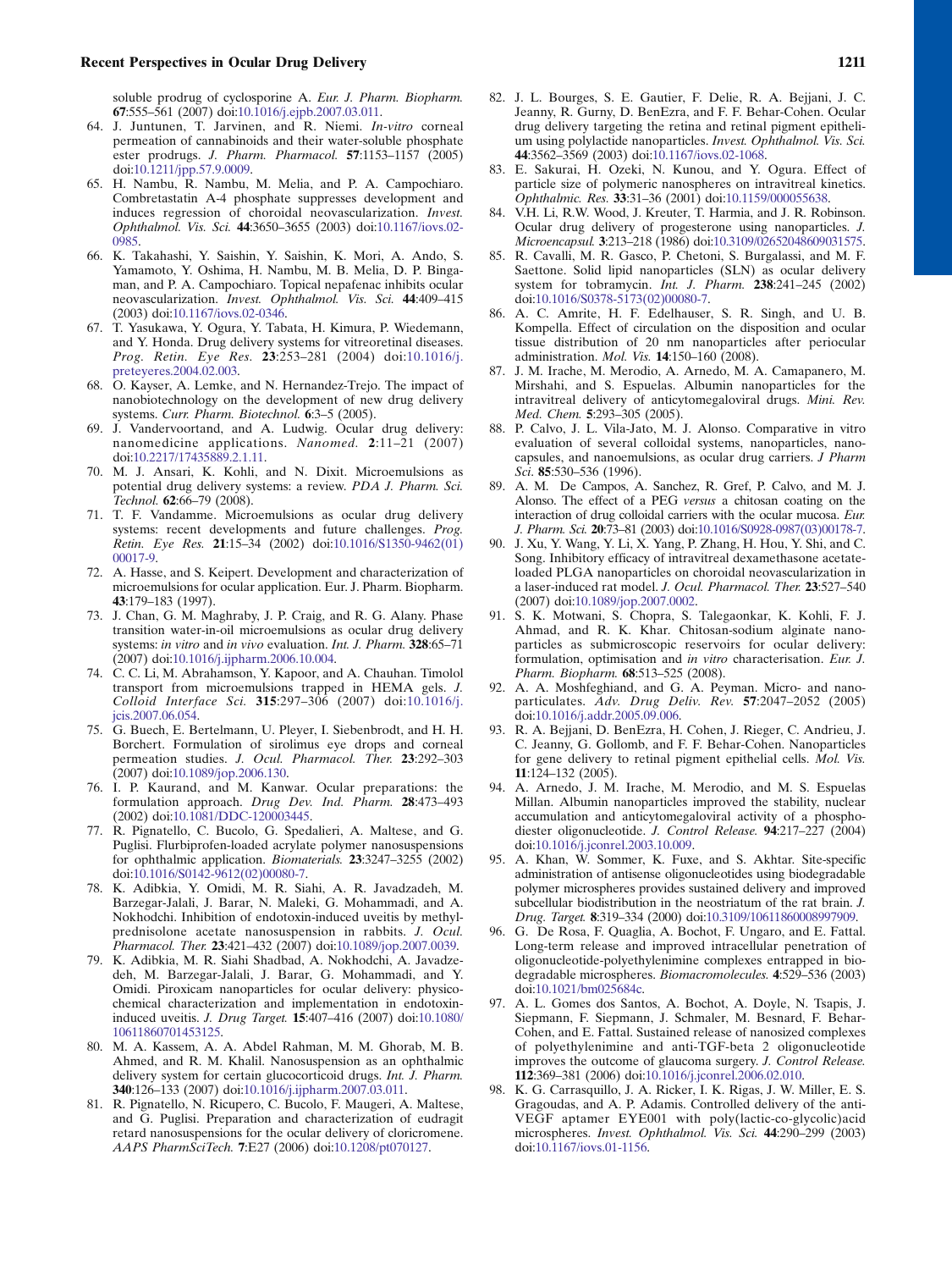- 99. Y. Shenand, and J. Tu. Preparation and ocular pharmacokinetics of ganciclovir liposomes. Aaps. J. 9:E371–377 (2007) doi:10.1208/aapsj0903044.
- 100. L. Lajavardi, A. Bochot, S. Camelo, B. Goldenberg, M. C. Naud, F. Behar-Cohen, E. Fattal, and Y. de Kozak. Downregulation of endotoxin-induced uveitis by intravitreal injection of vasoactive intestinal peptide encapsulated in liposomes. Invest. Ophthalmol. Vis. Sci. 48:3230–3238 (2007) doi:10.1167/iovs.06-1305.
- 101. L. Budai, M. Hajdu, M. Budai, P. Grof, S. Beni, B. Noszal, I. Klebovich, and I. Antal. Gels and liposomes in optimized ocular drug delivery: studies on ciprofloxacin formulations. Int. J. Pharm. 343:34–40 (2007) doi:10.1016/j.ijpharm.2007.04.013.
- 102. R. M. Hathout, S. Mansour, N. D. Mortada, and A. S. Guinedi. Liposomes as an ocular delivery system for acetazolamide: in vitro and in vivo studies. AAPS PharmSciTech. 8:1 (2007) doi:10.1208/pt0801001.
- 103. R. Cortesi, R. Argnani, E. Esposito, A. Dalpiaz, A. Scatturin, F. Bortolotti, M. Lufino, R. Guerrini, G. Cavicchioni, C. Incorvaia, E. Menegatti, and R. Manservigi. Cationic liposomes as potential carriers for ocular administration of peptides with anti-herpetic activity. Int. J. Pharm. 317:90–100 (2006) doi:10.1016/j.ijpharm.2006.02.050.
- 104. M. S. Nagarsenker, V. Y. Londhe, and G. D. Nadkarni. Preparation and evaluation of liposomal formulations of tropicamide for ocular delivery. Int. J. Pharm. 190:63–71 (1999) doi:10.1016/S0378-5173(99)00265-3.
- 105. A. Bochot, B. Mashhour, F. Puisieux, P. Couvreur, and E. Fattal. Comparison of the ocular distribution of a model oligonucleotide after topical instillation in rabbits of conventional and new dosage forms. J. Drug Target. 6:309-313 (1998).
- 106. A. Bochot, E. Fattal, V. Boutet, J. R. Deverre, J. C. Jeanny, H. Chacun, and P. Couvreur. Intravitreal delivery of oligonucleotides by sterically stabilized liposomes. Invest. Ophthalmol. Vis. Sci. 43:253–259 (2002).
- 107. N. Ogata, T. Otsuji, M. Matsushima, T. Kimoto, R. Yamanaka, K. Takahashi, M. Wada, M. Uyama, and Y. Kaneda. Phosphorothioate oligonucleotides induction into experimental choroidal neovascularization by HVJ-liposome system. Curr. Eye Res. 18:261–269 (1999) doi:10.1076/ceyr.18.4.261.5358.
- 108. I. P. Kaur, A. Garg, A. K. Singla, and D. Aggarwal. Vesicular systems in ocular drug delivery: an overview. Int. J. Pharm. 269:1–14 (2004) doi:10.1016/j.ijpharm.2003.09.016.
- 109. S. P. Vyas, N. Mysore, V. Jaitely, and N. Venkatesan. Discoidal niosome based controlled ocular delivery of timolol maleate. Pharmazie. 53:466–469 (1998).
- 110. A. Quintana, E. Raczka, L. Piehler, I. Lee, A. Myc, I. Majoros, A.K. Patri, T. Thomas, J. Mule, and J. R. Baker Jr. Design and function of a dendrimer-based therapeutic nanodevice targeted to tumor cells through the folate receptor. Pharm. Res. 19:1310– 1316 (2002) doi:10.1023/A:1020398624602.
- 111. H. R. Ihre, O. L. Padilla De Jesus, F. C. Szoka Jr., and J. M. Frechet. Polyester dendritic systems for drug delivery applications: design, synthesis, and characterization. Bioconjug. Chem. 13:443–452 (2002) doi:10.1021/bc010102u.
- 112. T. F. Pattonand, and J. R. Robinson. Ocular evaluation of polyvinyl alcohol vehicle in rabbits. J. Pharm. Sci. 64:1312–1316 (1975) doi:10.1002/jps.2600640811.
- 113. O. M. Milhem, C. Myles, N. B. McKeown, D. Attwood, and A. D'Emanuele. Polyamidoamine starburst dendrimers as solubility enhancers. Int. J. Pharm. 197:239–241 (2000) doi:10.1016/ S0378-5173(99)00463-9.
- 114. D. Bhadra, S. Bhadra, S. Jain, and N. K. Jain. A PEGylated dendritic nanoparticulate carrier of fluorouracil. Int. J. Pharm. 257:111–124 (2003) doi:10.1016/S0378-5173(03)00132-7.
- 115. T. Ooya, J. Lee, and K. Park. Effects of ethylene glycol-based graft, star-shaped, and dendritic polymers on solubilization and controlled release of paclitaxel. J. Control Release. 93:121–127 (2003) doi:10.1016/j.jconrel.2003.07.001.
- 116. T. F. Vandammeand, and L. Brobeck. Poly(amidoamine) dendrimers as ophthalmic vehicles for ocular delivery of pilocarpine nitrate and tropicamide. J. Control Release. 102:23–38 (2005) doi:10.1016/j.jconrel.2004.09.015.
- 117. S. Shaunak, S. Thomas, E. Gianasi, A. Godwin, E. Jones, I. Teo, K. Mireskandari, P. Luthert, R. Duncan, S. Patterson, P. Khaw, and S. Brocchini. Polyvalent dendrimer glucosamine conjugates

prevent scar tissue formation. Nat Biotechnol. 22:977–984 (2004) doi:10.1038/nbt995.

- 118. X. Duanand, and H. Sheardown. Dendrimer crosslinked collagen as a corneal tissue engineering scaffold: mechanical properties and corneal epithelial cell interactions. Biomaterials. 27:4608–4617 (2006) doi:10.1016/j.biomaterials.2006.04.022.
- 119. R. J. Marano, I. Toth, N. Wimmer, M. Brankov, and P. E. Rakoczy. Dendrimer delivery of an anti-VEGF oligonucleotide into the eye: a long-term study into inhibition of laser-induced CNV, distribution, uptake and toxicity. Gene. therapy. 12:1544– 1550 (2005) doi:10.1038/sj.gt.3302579.
- 120. T. Loftssonaand, and T. Jarvinen. Cyclodextrins in ophthalmic drug delivery. Adv. Drug Deliv. Rev. 36:59-79 (1999) doi:10.1016/S0169-409X(98)00055-6.
- 121. Y. Aktas, N. Unlu, M. Orhan, M. Irkec, and A. A. Hincal. Influence of hydroxypropyl beta-cyclodextrin on the corneal permeation of pilocarpine. Drug Dev. Ind. Pharm. 29:223–230 (2003) doi:10.1081/DDC-120016730.
- 122. H. H. Sigurdsson, F. Konraethsdottir, T. Loftsson, and E. Stefansson. Topical and systemic absorption in delivery of dexamethasone to the anterior and posterior segments of the eye. Acta. Ophthalmol. Scand. 85:598-602 (2007) doi:10.1111/ j.1600-0420.2007.00885.x.
- 123. S. Wang, D. Li, Y. Ito, X. Liu, J. Zhang, and C. Wu. An ocular drug delivery system containing zinc diethyldithiocarbamate and HPbetaCD inclusion complex—corneal permeability, anticataract effects and mechanism studies. J. Pharm. Pharmacol. 56:1251–1257 (2004) doi:10.1211/0022357044526.
- 124. S. Wang, D. Li, Y. Ito, T. Nabekura, S. Wang, J. Zhang, and C. Wu. Bioavailability and anticataract effects of a topical ocular drug delivery system containing disulfiram and hydroxypropylbeta-cyclodextrin on selenite-treated rats. Curr. Eye Res. 29:51– 58 (2004) doi:10.1080/02713680490513209.
- 125. E. Y. Kim, Z. G. Gao, J. S. Park, H. Li, and K. Han. rhEGF/HPbeta-CD complex in poloxamer gel for ophthalmic delivery. Int. J. Pharm. 233:159–167 (2002) doi:10.1016/S0378-5173(01)00933-4.
- 126. K. A. Freedman, J. W. Klein, and C. E. Crosson. Betacyclodextrins enhance bioavailability of pilocarpine. Curr. Eye Res. 12:641–647 (1993) doi:10.3109/02713689309001843.
- 127. A. Usayapant, A. H. Karara, and M. M. Narurkar. Effect of 2 hydroxypropyl-beta-cyclodextrin on the ocular absorption of dexamethasone and dexamethasone acetate. Pharm. Res. 8:1495–1499 (1991) doi:10.1023/A:1015838215268.
- 128. L. Xinming, C. Yingde, A. W. Lloyd, S. V. Mikhalovsky, S. R. Sandeman, C. A. Howel, and L. Liewen. Polymeric hydrogels for novel contact lens-based ophthalmic drug delivery systems: A review. Cont. Lens. Anterior. Eye. 31:57–64 (2008) doi:10.1016/j.clae.2007.09.002.
- 129. Y. Kapoorand, and A. Chauhan. Drug and surfactant transport I n Cyclosporine A and Brij 98 laden p-HEMA hydrogels. J. Colloid Interface Sci. 322:624–633 (2008) doi:10.1016/j.jcis.2008.02.028.
- 130. J. Kimand, and A. Chauhan. Dexamethasone transport and ocular delivery from poly(hydroxyethyl methacrylate) gels. Int. J. Pharm. 353:205–222 (2008).
- 131. J. Kim, A. Conway, and A. Chauhan. Extended delivery of ophthalmic drugs by silicone hydrogel contact lenses. Biomaterials. 29:2259–2269 (2008) doi:10.1016/j.biomaterials.2008.01.030.
- 132. N. A. McNamara, K. A. Polse, R. J. Brand, A. D. Graham, J. S. Chan, and C. D. McKenney. Tear mixing under a soft contact lens: effects of lens diameter. Am. J. Ophthalmol. 127:659-665 (1999) doi:10.1016/S0002-9394(99)00051-3.
- 133. D. Gulsenand, and A. Chauhan. Ophthalmic drug delivery through contact lenses. Invest Ophthalmol Vis Sci. 45:2342–2347 (2004) doi:10.1167/iovs.03-0959.
- 134. J. L. Bourges, C. Bloquel, A. Thomas, F. Froussart, A. Bochot, F. Azan, R. Gurny, D. BenEzra, and F. Behar-Cohen. Intraocular implants for extended drug delivery: therapeutic applications. Adv. Drug Deliv. Rev. 58:1182–1202 (2006) doi:10.1016/j. addr.2006.07.026.
- 135. T. Yasukawa, H. Kimura, Y. Tabata, and Y. Ogura. Biodegradable scleral plugs for vitreoretinal drug delivery. Adv. Drug Deliv. Rev. 52:25–36 (2001) doi:10.1016/S0169- 409X(01)00192-2.
- 136. T. Yasukawa, Y. Ogura, E. Sakurai, Y. Tabata, and H. Kimura. Intraocular sustained drug delivery using implantable polymeric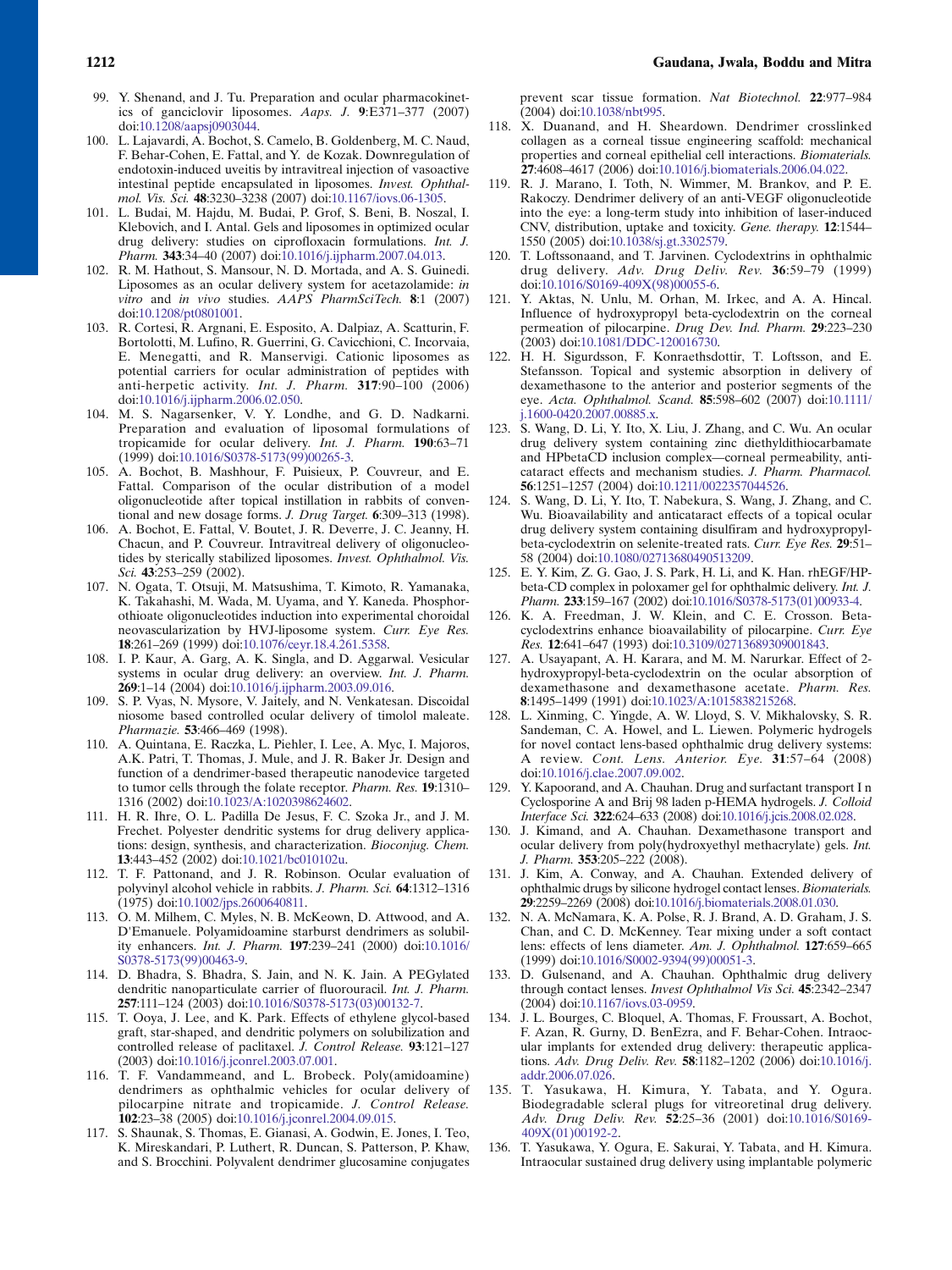devices. Adv. Drug Deliv. Rev. 57:2033–2046 (2005) doi:10.1016/ j.addr.2005.09.005.

- 137. N. Kunou, Y. Ogura, T. Yasukawa, H. Kimura, H. Miyamoto, Y. Honda, and Y. Ikada. Long-term sustained release of ganciclovir from biodegradable scleral implant for the treatment of cytomegalovirus retinitis. J. Control Release. 68:263–271 (2000) doi:10.1016/S0168-3659(00)00267-4.
- 138. X. Dong, W. Shi, G. Yuan, L. Xie, S. Wang, and P. Lin. Intravitreal implantation of the biodegradable cyclosporin A drug delivery system for experimental chronic uveitis. Graefes. Arch. Clin. Exp. Ophthalmol. 244:492–497 (2006) doi:10.1007/ s00417-005-0109-1.
- 139. W. Shi, T. Liu, L. Xie, and S. Wang. FK506 in a biodegradable glycolide-co-clatide-co-caprolactone polymer for prolongation of corneal allograft survival. Curr. Eye Res. 30:969–976 (2005) doi:10.1080/02713680500320752.
- 140. K. W. Leong, P. D. D'Amore, M. Marletta, and R. Langer. Bioerodible polyanhydrides as drug-carrier matrices. II. Biocompatibility and chemical reactivity. J. Biomed. Mater. Res. 20:51–64 (1986) doi:10.1002/jbm.820200106.
- 141. S. Y. Ng, H. R. Shen, E. Lopez, Y. Zherebin, J. Barr, E. Schacht, and J. Heller. Development of a poly(ortho ester) prototype with a latent acid in the polymer backbone for 5-fluorouracil delivery. J. Control Release. 65:367–374 (2000) doi:10.1016/ S0168-3659(99)00218-7.
- 142. Y. Uteza, J. S. Rouillot, A. Kobetz, D. Marchant, S. Pecqueur, E. Arnaud, H. Prats, J. Honiger, J. L. Dufier, M. Abitbol, and M. Neuner-Jehle. Intravitreous transplantation of encapsulated fibroblasts secreting the human fibroblast growth factor 2 delays photoreceptor cell degeneration in Royal College of Surgeons rats. Proc. Natl. Acad. Sci. U. S. A. 96:3126–3131 (1999) doi:10.1073/pnas.96.6.3126.
- 143. W. Tao, R. Wen, M. B. Goddard, S. D. Sherman, P. J. O'Rourke, P. F. Stabila, W. J. Bell, B. J. Dean, K. A. Kauper, V. A. Budz, W. G. Tsiaras, G. M. Acland, S. Pearce-Kelling, A. M. Laties, and G. D. Aguirre. Encapsulated cell-based delivery of CNTF reduces photoreceptor degeneration in animal models of retinitis pigmentosa. Invest. Ophthalmol. Vis. Sci. 43:3292– 3298 (2002).
- 144. R. A. Bush, B. Lei, W. Tao, D. Raz, C. C. Chan, T. A. Cox, M. Santos-Muffley, and P. A. Sieving. Encapsulated cell-based intraocular delivery of ciliary neurotrophic factor in normal rabbit: dosedependent effects on ERG and retinal histology. Invest. Ophthalmol. Vis. Sci. 45:2420–2430 (2004) doi:10.1167/iovs.03-1342.
- 145. C. G. Thanos, W. J. Bell, P. O'Rourke, K. Kauper, S. Sherman, P. Stabila, and W. Tao. Sustained secretion of ciliary neurotrophic factor to the vitreous, using the encapsulated cell therapy-based NT-501 intraocular device. Tissue Eng. 10:1617-1622 (2004) doi:10.1089/ten.2004.10.1617.
- 146. P. A. Sieving, R. C. Caruso, W. Tao, H. R. Coleman, D. J. Thompson, K. R. Fullmer, and R. A. Bush. Ciliary neurotrophic factor (CNTF) for human retinal degeneration: phase I trial of CNTF delivered by encapsulated cell intraocular implants. Proc. Natl. Acad. Sci. U. S. A. 103:3896–3901 (2006) doi:10.1073/pnas.0600236103.
- 147. B. K. Nanjawade, F. V. Manvi, and A. S. Manjappa. In situ-forming hydrogels for sustained ophthalmic drug delivery. J. Control Release. 122:119–134 (2007) doi:10.1016/j.jconrel. 2007.07.009.
- 148. A. H. El-Kamel. In vitro and in vivo evaluation of Pluronic F127-based ocular delivery system for timolol maleate. Int. J. Pharm. 241:47–55 (2002) doi:10.1016/S0378-5173(02)00234-X.
- 149. E. Ruel-Gariepy, and J. C. Leroux. In situ-forming hydrogels review of temperature-sensitive systems. Eur. J. Pharm. Biopharm. 58:409–426 (2004) doi:10.1016/j.ejpb.2004.03.019.
- 150. S. Miyazaki, S. Suzuki, N. Kawasaki, K. Endo, A. Takahashi, and D. Attwood. In situ gelling xyloglucan formulations for sustained release ocular delivery of pilocarpine hydrochloride. Int. J. Pharm. 229:29–36 (2001) doi:10.1016/S0378-5173(01)00825-0.
- 151. S. P. Vyas, S. Ramchandraiah, C. P. Jain, S. K. Jain. Polymeric pseudolatices bearing pilocarpine for controlled ocular delivery. J Microencapsul. 9:347–355 (1992).
- 152. T. M. Parkinson, E. Ferguson, S. Febbraro, A. Bakhtyari, M. King, and M. Mundasad. Tolerance of ocular iontophoresis in healthy volunteers. J. Ocul. Pharmacol. Ther. 19:145-151 (2003) doi:10.1089/108076803321637672.
- 153. D. L. Vollmer, M. A. Szlek, K. Kolb, L. B. Lloyd, and T. M. Parkinson. In vivo transscleral iontophoresis of amikacin to rabbit eyes. J. Ocul. Pharmacol. Ther. 18:549–558 (2002) doi:10.1089/108076802321021090.
- 154. J. Frucht-Pery, F. Raiskup, H. Mechoulam, M. Shapiro, E. Eljarrat-Binstock, and A. Domb. Iontophoretic treatment of experimental pseudomonas keratitis in rabbit eyes using gentamicin-loaded hydrogels. Cornea. 25:1182–1186 (2006) doi:10.1097/01.ico.0000243959.14651.18.
- 155. J. A. Hobden, R. J. O'Callaghan, J. M. Hill, J. J. Reidy, D. S. Rootman, and H.W. Thompson. Tobramycin iontophoresis into corneas infected with drug-resistant Pseudomonas aeruginosa. Curr. Eye Res. 8:1163–1169 (1989) doi:10.3109/02713688909000041.
- 156. J. A. Hobden, J. J. Reidy, R. J. O'Callaghan, M. S. Insler, and J. M. Hill. Ciprofloxacin iontophoresis for aminoglycoside-resistant pseudomonal keratitis. Invest. Ophthalmol. Vis. Sci. 31:1940–1944 (1990).
- 157. E. Eljarrat-Binstock, F. Raiskup, J. Frucht-Pery, and A. J. Domb. Transcorneal and transscleral iontophoresis of dexamethasone phosphate using drug loaded hydrogel. J. Control Release. 106:386–390 (2005) doi:10.1016/j.jconrel.2005.05.020.
- 158. M. Berdugo, F. Valamanesh, C. Andrieu, C. Klein, D. Benezra, Y. Courtois, and F. Behar-Cohen. Delivery of antisense oligonucleotide to the cornea by iontophoresis. Antisense Nucleic. Acid. Drug Dev. 13:107–114 (2003) doi:10.1089/108729003321629647.
- 159. M. Barza, C. Peckman, and J. Baum. Transscleral iontophoresis of cefazolin, ticarcillin, and gentamicin in the rabbit. Ophthalmology. 93:133–139 (1986).
- 160. F. F. Behar-Cohen, A. El Aouni, S. Gautier, G. David, J. Davis, P. Chapon, and J. M. Parel. Transscleral Coulomb-controlled iontophoresis of methylprednisolone into the rabbit eye: influence of duration of treatment, current intensity and drug concentration on ocular tissue and fluid levels. Exp. Eye Res. 74:51–59 (2002) doi:10.1006/exer.2001.1098.
- 161. B. C. Hayden, M. E. Jockovich, T. G. Murray, M. Voigt, P. Milne, M. Kralinger, W. J. Feuer, E. Hernandez, and J. M. Parel. Pharmacokinetics of systemic versus focal carboplatin chemotherapy in the rabbit eye: possible implication in the treatment of retinoblastoma. Invest. Ophthalmol. Vis. Sci. 45:3644–3649 (2004) doi:10.1167/iovs.04-0228.
- 162. R. E. Grossman, D. F. Chu, and D. A. Lee. Regional ocular gentamicin levels after transcorneal and transscleral iontophoresis. Invest. Ophthalmol. Vis. Sci. 31:909–916 (1990).
- 163. D. Sarraf, R. A. Equi, G. N. Holland, M. O. Yoshizumi, and D. A. Lee. Transscleral iontophoresis of foscarnet. Am. J. ophthalmol. 115:748-754 (1993).
- 164. T. T. Lam, J. Fu, R. Chu, K. Stojack, E. Siew, and M. O. Tso. Intravitreal delivery of ganciclovir in rabbits by transscleral iontophoresis. J. Ocul. Pharmacol. 10:571–575 (1994).
- 165. J. Jiang, H. S. Gill, D. Ghate, B. E. McCarey, S. R. Patel, H. F. Edelhauser, and M. R. Prausnitz. Coated microneedles for drug delivery to the eye. Invest. Ophthalmol. Vis. Sci. 48:4038–4043 (2007) doi:10.1167/iovs.07-0066.
- 166. K. Joossand, and N. Chirmule. Immunity to adenovirus and adeno-associated viral vectors: implications for gene therapy. Gene. Therapy. 10:955–963 (2003) doi:10.1038/sj.gt.3302037.
- 167. N. Bessis, F. J. GarciaCozar, and M. C. Boissier. Immune responses to gene therapy vectors: influence on vector function and effector mechanisms. Gene. Therapy. 11(Suppl 1):S10–S17 (2004) doi:10.1038/sj.gt.3302364.
- 168. N. Provost, G. Le Meur, M. Weber, A. Mendes-Madeira, G. Podevin, Y. Cherel, M. A. Colle, J. Y. Deschamps, P. Moullier, and F. Rolling. Biodistribution of rAAV vectors following intraocular administration: evidence for the presence and persistence of vector DNA in the optic nerve and in the brain. Mol. Ther. 11:275–283 (2005) doi:10.1016/j.ymthe.2004.09.022.
- 169. C. Bloquel, J. L. Bourges, E. Touchard, M. Berdugo, D. BenEzra, and F. Behar-Cohen. Non-viral ocular gene therapy: potential ocular therapeutic avenues. Adv. Drug Deliv. Rev. 58:1224–1242 (2006) doi:10.1016/j.addr.2006.07.023.
- 170. R. Klein, T. Peto, A. Bird, and M. R. Vannewkirk. The epidemiology of age-related macular degeneration. Am. J. Ophthalmol. 137:486–495 (2004) doi:10.1016/j.ajo.2003.11.069/.
- 171. H. M. Leibowitz, D. E. Krueger, L. R. Maunder, R. C. Milton, M. M. Kini, H. A. Kahn, R. J. Nickerson, J. Pool, T. L. Colton,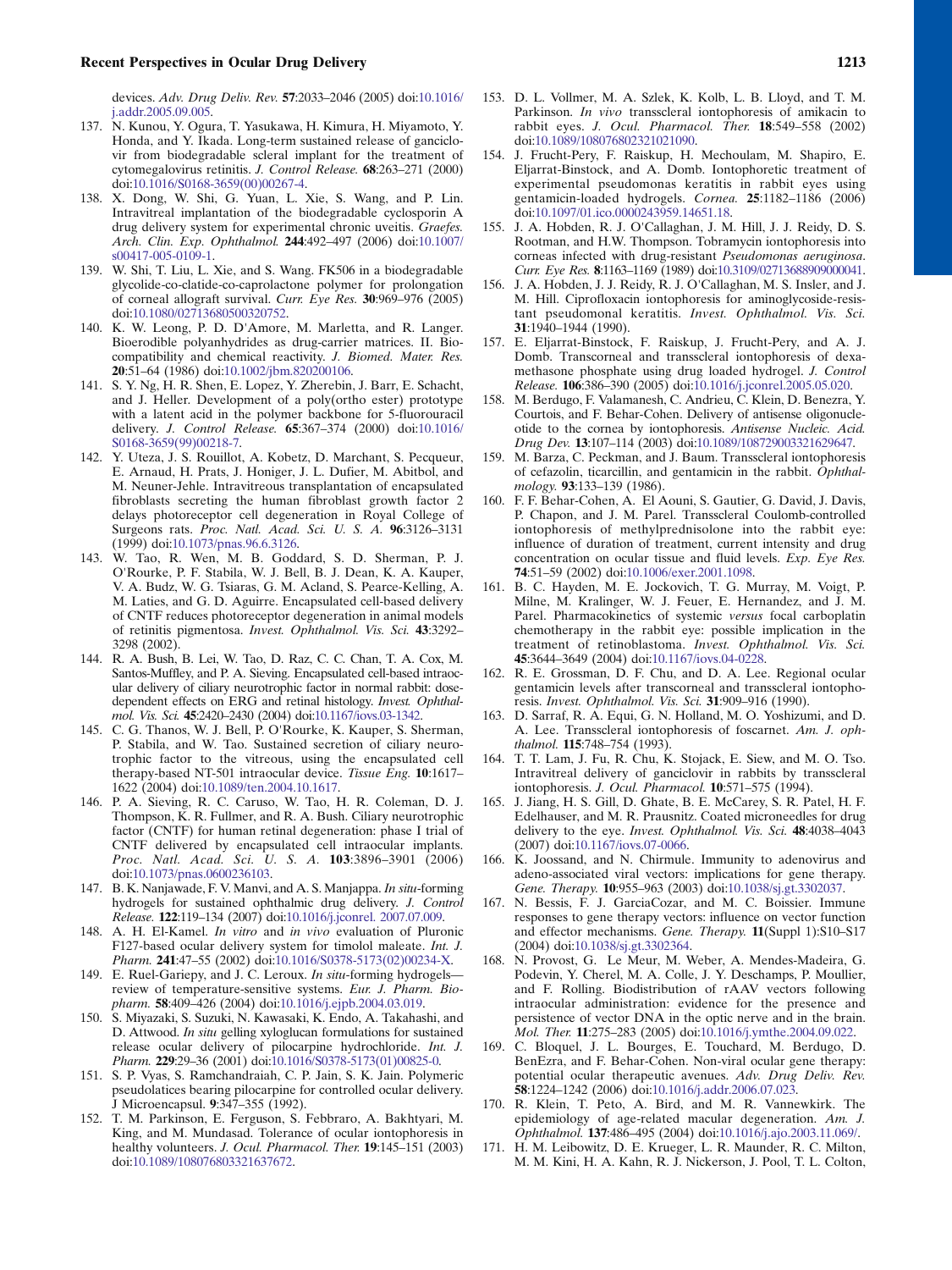- 172. L. P. Iuand, and A. K. Kwok. An update of treatment options for neovascular age-related macular degeneration. Hong Kong Med. J. 13:460-470 (2007).
- 173. J. S. Sunness, G. S. Rubin, C. A. Applegate, N. M. Bressler, M. J. Marsh, B. S. Hawkins, and D. Haselwood. Visual function abnormalities and prognosis in eyes with age-related geographic atrophy of the macula and good visual acuity. Ophthalmology. 104:1677–1691 (1997).
- 174. K. Spilsbury, K. L. Garrett, W. Y. Shen, I. J. Constable, and P. E. Rakoczy. Overexpression of vascular endothelial growth factor (VEGF) in the retinal pigment epithelium leads to the development of choroidal neovascularization. Am. J. Pathol. 157:135–144 (2000).
- 175. U. Schmidt-Erfurth, H. Laqua, U. Schlotzer-Schrehard, A. Viestenz, and G. O. Naumann. Histopathological changes following photodynamic therapy in human eyes. Arch. Ophthalmol. 120:835–844 (2002).
- 176. M. Nobrega, C. Bortolotto, and M. Farah. Combined photodynamic therapy and intravitreal triamcinolone injection for choroidal neovascularization in Best disease. Can. J. Ophthalmol. 42:761–762 (2007) doi:10.3129/I07-138.
- 177. G. Virgiliand, and A. Bini. Laser photocoagulation for neovascular age-related macular degeneration. Cochrane Database Syst. Rev.:CD004763 (2007).
- 178. R. A. Costa, R. Jorge, D. Calucci, J. A. Cardillo, L. A. Melo Jr., and I. U. Scott. Intravitreal bevacizumab for choroidal neovascularization caused by AMD (IBeNA Study): results of a phase 1 dose-escalation study. Investig. Ophthalmol. Vis. Sci. 47:4569–4578 (2006) doi:10.1167/iovs.06-0433.
- 179. R. Klein, B. E. Klein, S. E. Moss, M. D. Davis, and D. L. DeMets. The Wisconsin epidemiologic study of diabetic retinopathy. IV. Diabetic macular edema. Ophthalmology. 91:1464– 1474 (1984).
- 180. C. H. Meyer. Current treatment approaches in diabetic macular edema. Ophthalmologica. 221:118–131 (2007) doi:10.1159/ 000098257.
- 181. F. Bandello, R. Pognuz, A. Polito, A. Pirracchio, F. Menchini, and M. Ambesi. Diabetic macular edema: classification, medical and laser therapy. Semin. Ophthalmol. 18:251–258 (2003) doi:10.1080/08820530390895262.
- 182. D. G. Charteris. Proliferative vitreoretinopathy: pathobiology, surgical management, and adjunctive treatment. Br J Ophthalmol. 79:953–960 (1995).
- 183. S. Scheer, C. Morel, O. Touzeau, J. A. Sahel, L. Laroche. Pharmacological adjuvants for surgical treatment of proliferative vitreoretinopathy. J Fr Ophtalmol. 2:1051–1059 (2004).
- 184. R. H. Asaria, C. H. Kon, C. Bunce, D. G. Charteris, D. Wong, P. T. Khaw, and G. W. Aylward. Adjuvant 5-fluorouracil and heparin prevents proliferative vitreoretinopathy: results from a randomized, double-blind, controlled clinical trial. Ophthalmology. 108:1179–1183 (2001) doi:10.1016/S0161-6420(01)00589-9.
- 185. J. V. Forrester. Endogenous posterior uveitis. Br. J. Ophthalmol. 74:620–623 (1990) doi:10.1136/bjo.74.10.620.
- 186. J. V. Forrester. Intermediate and posterior uveitis. Chem. Immunol. Allergy. 92:228–243 (2007) doi:10.1159/000099274.
- 187. S. Lightman. Use of steroids and immunosuppressive drugs in the management of posterior uveitis. Eye. 5(Pt 3):294-298 (1991).
- 188. J. T. Holbrook, D. A. Jabs, D. V. Weinberg, R. A. Lewis, M. D. Davis, and D. Friedberg. Visual loss in patients with cytomegalovirus retinitis and acquired immunodeficiency syndrome before widespread availability of highly active antiretroviral therapy. Arch. Ophthalmol. 121:99–107 (2003).
- 189. M. A. Jacobson, H. Stanley, C. Holtzer, T. P. Margolis, and E. T. Cunningham. Natural history and outcome of new AIDS-related cytomegalovirus retinitis diagnosed in the era of highly active antiretroviral therapy. Clin. Infect. Dis. 30:231–233 (2000).
- 190. P. F. Hoyngand, and L.M. van Beek. Pharmacological therapy for glaucoma: a review. Drugs. 59:411–434 (2000) doi:10.2165/ 00003495-200059030-00003.
- 191. C. B. Camras, L. Z. Bito, and K. E. Eakins. Reduction of intraocular pressure by prostaglandins applied topically to the eyes of conscious rabbits. Investig. Ophthalmol. Vis. Sci. 16:1125–1134 (1977).
- 192. A. Billand, and K. Heilmann. Ocular effects of clonidine in cats and monkeys (Macaca irus). Exp. Eye Res. 21:481–488 (1975) doi:10.1016/0014-4835(75)90129-3.
- 193. P. L. Kaufmanand, and E. H. Barany. Residual pilocarpine effects on outflow facility after ciliary muscle disinsertion in the synomolgus monkey. Invest. Ophthalmol. 15:558-561 (1976).
- 194. B. R. Friedland, J. Mallonee, and D. R. Anderson. Short-term dose response characteristics of acetazolamide in man. Arch. Ophthalmol. 95:1809–1812 (1977).
- 195. K. Wickstrom. Acute bacterial conjunctivitis—benefits versus risks with antibiotic treatment. Acta. Ophthalmol. (Oxf). 86:2–4 (2008).
- 196. C. Riva, P. Perlino, A. Valpreda, E. Ricotti, G. Castagneri, L. Balbo, and A. Musso. Long lasting conjunctivitis: research of etiological factors. Minerva Pediatr. 44:595–600 (1992).
- 197. J. P. McCulley. Blepharoconjunctivitis. Int. Ophthalmol. Clin. 24:65–77 (1984) doi:10.1097/00004397-198402420-00008.
- 198. D. Warren, K. E. Nelson, J. A. Farrar, E. Hurwitz, J. Hierholzer, E. Ford, and L. J. Anderson. A large outbreak of epidemic keratoconjunctivitis: problems in controlling nosocomial spread. J. Infect. Dis. 160:938–943 (1989).
- 199. D. Balasubramanian, A. K. Bansal, S. Basti, K. S. Bhatt, J. S. Murthy, and C. M. Rao. The biology of cataract. The Hyderabad Cataract Research Group. Indian J. Ophthalmol. 41:153–171 (1993).
- 200. S. Bastiand, and M. J. Greenwald. Principles and paradigms of pediatric cataract management. Indian J. Ophthalmol. 43:159– 176 (1995).
- 201. H. A. Kahn, H. M. Leibowitz, J. P. Ganley, M. M. Kini, T. Colton, R. S. Nickerson, and T. R. Dawber. The Framingham Eye Study. I. Outline and major prevalence findings. Am. J. Epidemiol. 106:17–32 (1977).
- 202. D. A. Quillen. Common causes of vision loss in elderly patients. Am. Fam. Phys. 60:99-108 (1999).
- 203. Y. R. Sharma, R. B. Vajpayee, R. Bhatnagar, M. Mohan, R. V. Azad, M. Kumar, and R. Nath. A simple accurate method of cataract classification. Cataract-I. Indian J. Ophthalmol. 37:112– 117 (1989).
- 204. A. Kato, H. Kimura, K. Okabe, J. Okabe, N. Kunou, and Y. Ogura. Feasibility of drug delivery to the posterior pole of the rabbit eye with an episcleral implant. Investig. Ophthalmol. Vis. Sci. 45:238–244 (2004) doi:10.1167/iovs.02-1258.
- 205. T. A. Ciulla, M. H. Criswell, R. P. Danis, M. Fronheiser, P. Yuan, T. A. Cox, K. G. Csaky, and M. R. Robinson. Choroidal neovascular membrane inhibition in a laser treated rat model with intraocular sustained release triamcinolone acetonide microimplants. Br. J. Ophthalmol. 87:1032–1037 (2003) doi:10.1136/bjo.87.8.1032.
- 206. S. K. Seah, R. Husain, G. Gazzard, M. C. Lim, S. T. Hoh, F. T. Oen, and T. Aung. Use of surodex in phacotrabeculectomy surgery. Am. J. Ophthalmol. 139:927-928 (2005) doi:10.1016/j. ajo.2004.10.052.
- 207. L. Xie, W. Shi, Z. Wang, J. Bei, and S. Wang. Prolongation of corneal allograft survival using cyclosporine in a polylactide-coglycolide polymer. Cornea. 20:748-752 (2001) doi:10.1097/ 00003226-200110000-00015.
- 208. S. Einmahl, F. Behar-Cohen, F. D'Hermies, S. Rudaz, C. Tabatabay, G. Renard, and R. Gurny. A new poly(ortho ester) based drug delivery system as an adjunct treatment in filtering surgery. Investig. Ophthalmol. Vis. Sci. 42:695–700 (2001).
- 209. T. Zhou, H. Lewis, R. E. Foster, and S. P. Schwendeman. Development of a multiple-drug delivery implant for intraocular management of proliferative vitreoretinopathy. J. Control Release. 55:281–295 (1998) doi:10.1016/S0168-3659(98)00061-3.
- 210. T. Yasukawa, H. Kimura, Y. Tabata, H. Miyamoto, Y. Honda, and Y. Ogura. Sustained release of cis-hydroxyproline in the treatment of experimental proliferative vitreoretinopathy in rabbits. Graefe Arch. Clin. Exp. Ophthalmol. (Albrecht von Graefes Arch. Klin. Exp. Ophthalmol.). 240:672–678 (2002).
- 211. N. R. Beeley, J. M. Stewart, R. Tano, L. R. Lawin, R. A. Chappa, G. Qiu, A. B. Anderson, E. de Juan, and S. E. Varner.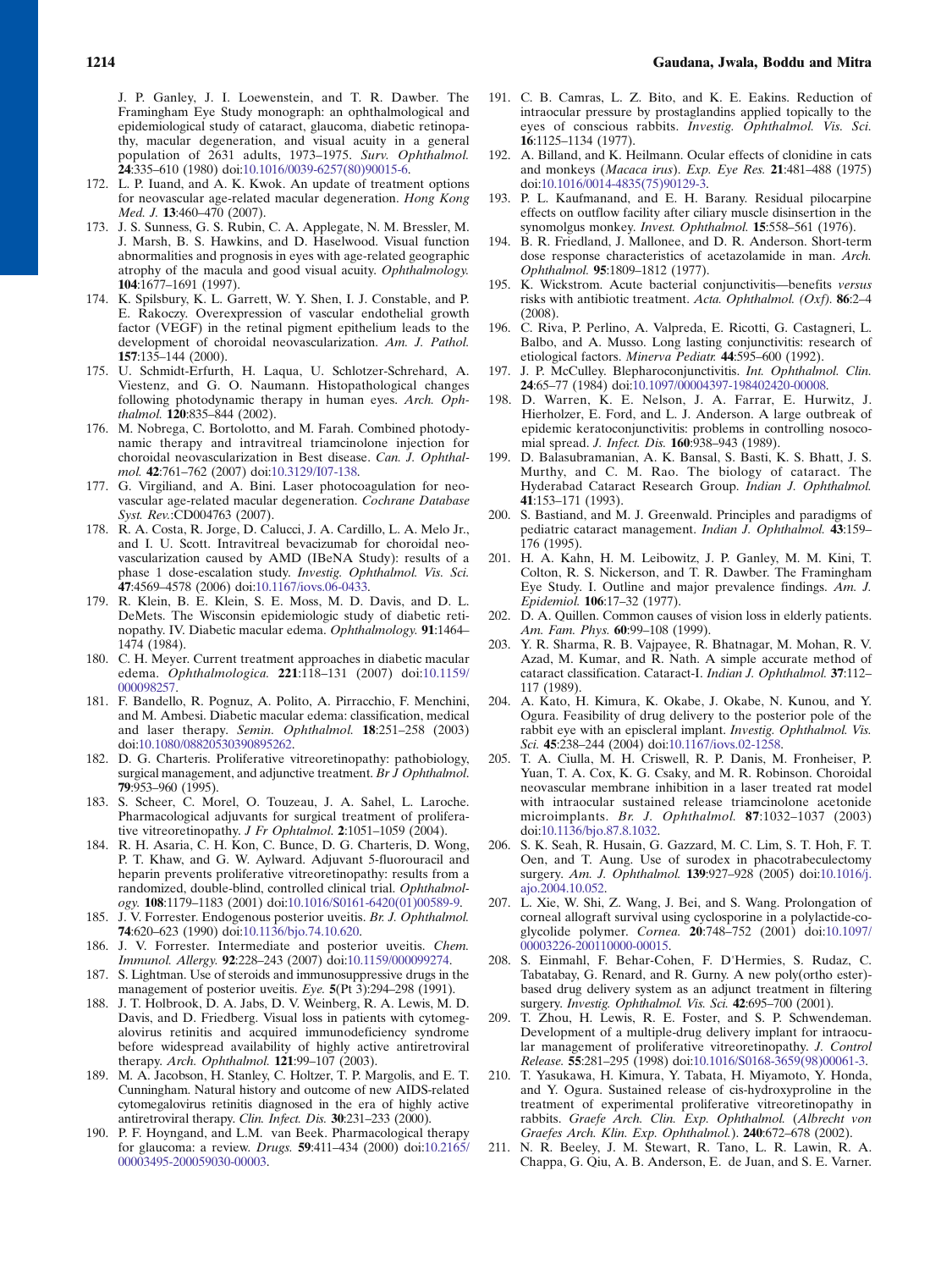Development, implantation, in vivo elution, and retrieval of a biocompatible, sustained release subretinal drug delivery system. J. Biomed. Materi. Res. 76:690–698 (2006) doi:10.1002/jbm. a.30567.

- 212. G. J. Jaffe, C. H. Yang, H. Guo, J. P. Denny, C. Lima, and P. Ashton. Safety and pharmacokinetics of an intraocular fluocinolone acetonide sustained delivery device. Investig. Ophthalmol. Vis. Sci. 41:3569–3575 (2000).
- 213. F. Kagaya, T. Usui, K. Kamiya, Y. Ishii, S. Tanaka, S. Amano, and T. Oshika. Intraocular dexamethasone delivery system for corneal transplantation in an animal model. Cornea. 21:200–202 (2002) doi:10.1097/00003226-200203000-00015.
- 214. Y. Wang, P. Challa, D. L. Epstein, and F. Yuan. Controlled release of ethacrynic acid from poly(lactide-co-glycolide) films for glaucoma treatment. Biomaterials. 25:4279–4285 (2004) doi:10.1016/j.biomaterials.2003.10.075.
- 215. J. T. Theng, S. E. Ti, L. Zhou, K. W. Lam, S. P. Chee, and D. Tan. Pharmacokinetic and toxicity study of an intraocular cyclosporine DDS in the anterior segment of rabbit eyes. Investig. Ophthalmol. Vis. Sci. 44:4895–4899 (2003) doi:10.1167/iovs.02-1112.
- 216. A. C. Wadood, A. M. Armbrecht, P. A. Aspinall, and B. Dhillon. Safety and efficacy of a dexamethasone anterior segment drug delivery system in patients after phacoemulsification. J. Cataract Refract. Surg. 30:761–768 (2004) doi:10.1016/ j.jcrs.2003.08.028.
- 217. S. K. Pandey, B. Cochener, D. J. Apple, J. Colin, L. Werner, R. Bougaran, R. H. Trivedi, T. A. Macky, and A. M. Izak. Intracapsular ring sustained 5-fluorouracil delivery system for the prevention of posterior capsule opacification in rabbits: a histological study. J. Cataract Refract. Surg. 28:139-148 (2002) doi:10.1016/S0886-3350(01)01069-0.
- 218. L. Xie, J. Sun, and Z. Yao. Heparin drug delivery system for prevention of posterior capsular opacification in rabbit eyes. Graefe Arch. Clin. Exp. Ophthalmol. (Albrecht von Graefes Arch. Klin. Exp. Ophthalmol.). 241:309-313 (2003).
- 219. Y. Sultana, M. Aqil, and A. Ali. Ion-activated, gelrite-based in situ ophthalmic gels of pefloxacin mesylate: comparison with conventional eye drops. Drug Deliv. 13:215–219 (2006) doi:10.1080/10717540500309164.
- 220. Z. Liu, J. Li, S. Nie, H. Liu, P. Ding, and W. Pan. Study of an alginate/HPMC-based in situ gelling ophthalmic delivery system for gatifloxacin. Int J. Pharm. 315:12–17 (2006) doi:10.1016/j. ijpharm.2006.01.029.
- 221. J. Balasubramaniam, S. Kant, and J. K. Pandit. In vitro and in vivo evaluation of the Gelrite gellan gum-based ocular delivery system for indomethacin. Acta pharmaceutica (Zagreb, Croatia). 53:251–261 (2003).
- 222. J. Balasubramaniamand, and J. K. Pandit. Ion-activated in situ gelling systems for sustained ophthalmic delivery of ciprofloxacin hydrochloride. Drug Deliv. 10:185–191 (2003) doi:10.1080/ 713840402.
- 223. Z. Liu, X. G. Yang, X. Li, W. Pan, and J. Li. Study on the ocular pharmacokinetics of ion-activated in situ gelling ophthalmic delivery system for gatifloxacin by microdialysis. Drug Dev. Ind. Pharm. 33:1327–1331 (2007) doi:10.1080/03639040701397241.
- 224. M. D. Nelson, J. D. Bartlett, D. Corliss, T. Karkkainen, and M. Voce. Ocular tolerability of timolol in gelrite in young glaucoma patients. J. Am. Optom. Assoc. 67:659–663 (1996).
- 225. B. Srividya, R.M. Cardoza, and P.D. Amin. Sustained ophthalmic delivery of ofloxacin from a pH triggered in situ gelling system. J. Control Release. 73:205–211 (2001) doi:10.1016/S0168- 3659(01)00279-6.
- 226. C. Wu, H. Qi, W. Chen, C. Huang, C. Su, W. Li, and S. Hou. Preparation and evaluation of a carbopol/HPMC-based in situ gelling ophthalmic system for puerarin. Yakugaku Zasshi. 127:183–191 (2007) doi:10.1248/yakushi.127.183.
- 227. H. Qi, W. Chen, C. Huang, L. Li, C. Chen, W. Li, and C. Wu. Development of a poloxamer analogs/carbopol-based in situ gelling and mucoadhesive ophthalmic delivery system for puerarin. Int. J. Pharm. 337:178–187 (2007) doi:10.1016/j. ijpharm.2006.12.038.
- 228. J. J. Zhang, L. K. Xie, N. M. Zhao, Z. J. Chen, and Y. Xu. Pharmacokinetics of topically applied in-situ-forming gels of fluconazole in rabbit eyes. Yao xue xue bao (Acta Pharmaceutica Sinica). 35:835–838 (2000).
- 229. J.J. Zhang, C.F. Gao, L.Y. Wang. Ocular pharmacokinetics and bioavailability of 0.2% ganciclovir in-situ gelling eye drops Zhonghua Yan Ke Za Zhi. 42:637-641 (2006).
- 230. Y. Cao, C. Zhang, W. Shen, Z. Cheng, L. L. Yu, and Q. Ping. Poly(N-isopropylacrylamide)-chitosan as thermosensitive in situ gel-forming system for ocular drug delivery. J. Control Release. 120:186–194 (2007) doi:10.1016/j.jconrel.2007.05.009.
- 231. H. R. Lin, K. C. Sung, and W. J. Vong. In situ gelling of alginate/ pluronic solutions for ophthalmic delivery of pilocarpine. Biomacromolecules. 5:2358–2365 (2004) doi:10.1021/bm0496965.
- 232. H. Gupta, S. Jain, R. Mathur, P. Mishra, A.K. Mishra, and T. Velpandian. Sustained ocular drug delivery from a temperature and pH triggered novel in situ gel system. Drug Deliv. 14:507– 515 (2007) doi:10.1080/10717540701606426.
- 233. W. D. Ma, H. Xu, C. Wang, S. F. Nie, and W. S. Pan. Pluronic F127-g-poly(acrylic acid) copolymers as in situ gelling vehicle for ophthalmic drug delivery system. Int. J. Pharm. 350:247–256 (2008) doi:10.1016/j.ijpharm.2007.09.005.
- 234. G. S. Robinson, E. A. Pierce, S. L. Rook, E. Foley, R. Webb, and L. E. Smith. Oligodeoxynucleotides inhibit retinal neovascularization in a murine model of proliferative retinopathy. Proc. Natl. Acad. Sci. U. S. A. 93:4851–4856 (1996) doi:10.1073/ pnas.93.10.4851.
- 235. K. L. Garrett, W. Y. Shen, and P. E. Rakoczy. In vivo use of oligonucleotides to inhibit choroidal neovascularisation in the eye. J. Gene Med. 3:373–383 (2001) doi:10.1002/jgm.197.
- 236. C. Hecquet, G. Lefevre, M. Valtink, K. Engelmann, and F. Mascarelli. Activation and role of MAP kinase-dependent pathways in retinal pigment epithelial cells: ERK and RPE cell proliferation. Investig. Ophthalmol. Vis. Sci. 43:3091–3098 (2002).
- 237. J. Ruckman, L.S. Green, J. Beeson, S. Waugh, W. L. Gillette, D. D. Henninger, L. Claesson-Welsh, and N. Janjic. 2′-Fluoropyrimidine RNA-based aptamers to the 165-amino acid form of vascular endothelial growth factor (VEGF165). Inhibition of receptor binding and VEGF-induced vascular permeability through interactions requiring the exon 7-encoded domain. J. Biol. Chem. 273:20556–20567 (1998) doi:10.1074/ jbc.273.32.20556.
- 238. S. J. Reich, J. Fosnot, A. Kuroki, W. Tang, X. Yang, A. M. Maguire, J. Bennett, and M. J. Tolentino. Small interfering RNA (siRNA) targeting VEGF effectively inhibits ocular neovascularization in a mouse model. Mol. Vis. 9:210–216 (2003).
- 239. M. Murata, T. Takanami, S. Shimizu, Y. Kubota, S. Horiuchi, W. Habano, J. X. Ma, and S. Sato. Inhibition of ocular angiogenesis by diced small interfering RNAs (siRNAs) specific to vascular endothelial growth factor (VEGF). Curr. Eye Res. 31:171–180 (2006) doi:10.1080/02713680500514636.
- 240. M. F. Cordeiro, A. Mead, R. R. Ali, R. A. Alexander, S. Murray, C. Chen, C. York-Defalco, N. M. Dean, G. S. Schultz, and P. T. Khaw. Novel antisense oligonucleotides targeting TGF-beta inhibit in vivo scarring and improve surgical outcome. Gene Therapy. 10:59–71 (2003) doi:10.1038/sj.gt.3301865.
- 241. T. G. McCauley, J. C. Kurz, P. G. Merlino, S. D. Lewis, M. Gilbert, D. M. Epstein, and H. N. Marsh. Pharmacologic and pharmacokinetic assessment of anti-TGFbeta2 aptamers in rabbit plasma and aqueous humor. Pharm. Res. 23:303–311 (2006) doi:10.1007/s11095-005-9305-2.
- 242. I. Kitajima, K. Unoki, and I. Maruyama. Phosphorothioate oligodeoxynucleotides inhibit basic fibroblast growth factorinduced angiogenesis in vitro and in vivo. Antisense Nucleic Acid Drug Dev. 9:233–239 (1999).
- 243. S. Roy, K. Zhang, T. Roth, S. Vinogradov, R.S. Kao, and A. Kabanov. Reduction of fibronectin expression by intravitreal administration of antisense oligonucleotides. Nat. Biotechnol. 17:476–479 (1999) doi:10.1038/8654.
- 244. M. Kulka, C. C. Smith, L. Aurelian, R. Fishelevich, K. Meade, P. Miller, and P. O. Ts'o. Site specificity of the inhibitory effects of oligo(nucleoside methylphosphonate)s complementary to the acceptor splice junction of herpes simplex virus type 1 immediate early mRNA 4. Proc. Natl. Acad. Sci. U. S. A. 86:6868–6872 (1989) doi:10.1073/pnas.86.18.6868.
- 245. M. Kulka, C. C. Smith, J. Levis, R. Fishelevich, J. C. Hunter, C. D. Cushman, P. S. Miller, P. O. Ts'o, and L. Aurelian.